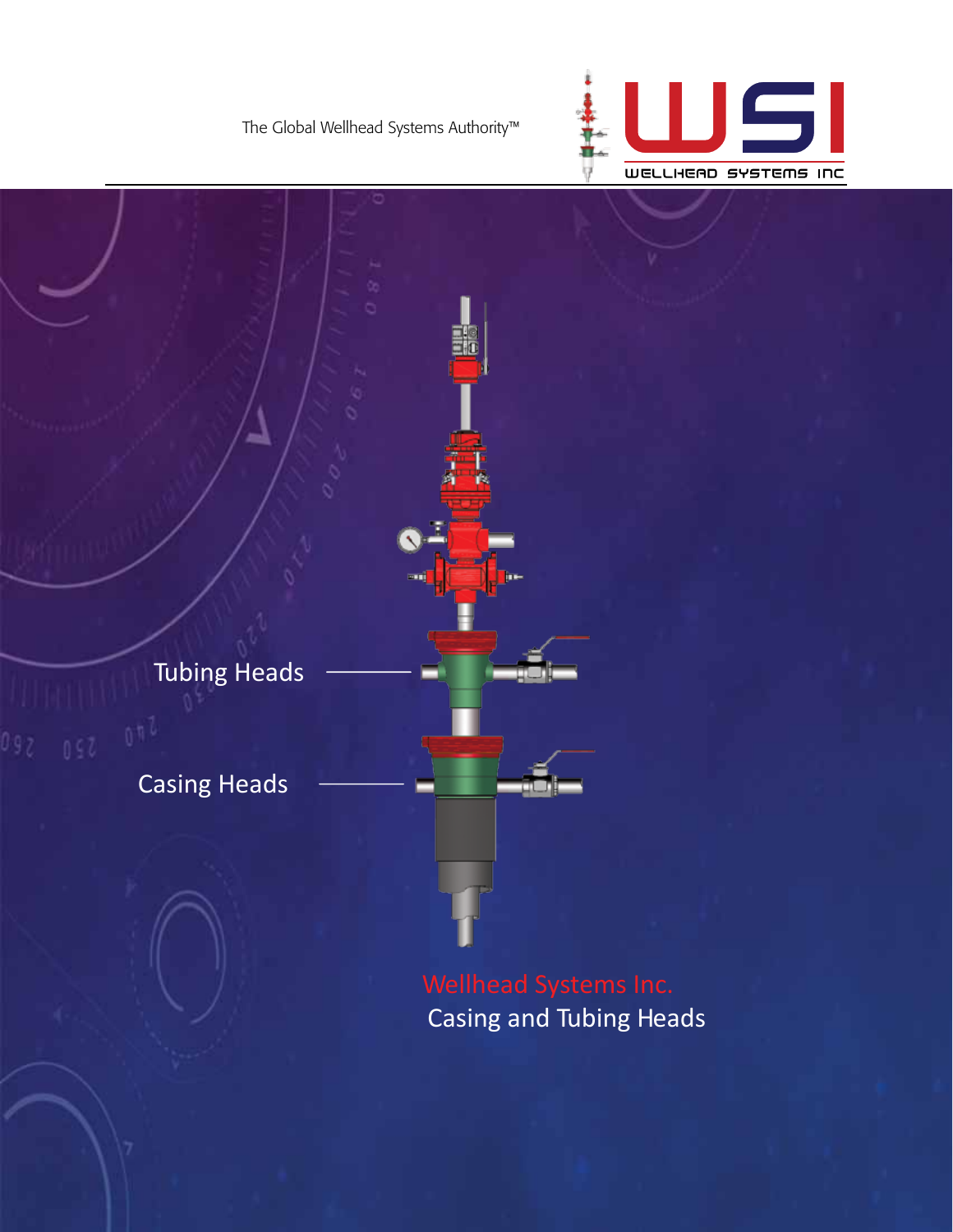#### **WSI Difference**



Wellheads Systems Incorporated (WSI) products have been recognized over decades, for unmatched quality, design and superior customer support and service throughout the globe. WSI claimed their recognition in the market place initially, by developing quality independent threaded and submergible wellheads for low pressure hookups. They expanded this product line to offer three different profiles of wellheads most commonly used in the industry today, all manufactured and tested at our Hill City, Kansas facility. New designs and pressure ratings of up to 15K flanged wellhead components have been developed since the inception of the company and today serve not only customers needs in low pressure markets, but customers in need of cross-over components from flanged to Artificial Lift systems. Today, WSI conducts business throughout North America and many international markets spanning the world. While WSI has experienced a significant growth trend, our commitment to the customer's success through our products drives everything that we do.



# **WSI Quality Features**

- Largest Product Line in Industry
- Profile Designs Include:
	- Larkin
	- **Hercules**
	- Hinderliter
- Patented Designs
- Special "One-Off " Designs
- **NACE Options**
- Largest Selection of Accessories
- Corrosion Resistant Materials & Coatings
- Environmental Systems
- Parts Interchangeability Between Models
- Superior Field Service and Training
- Years of Proven Experience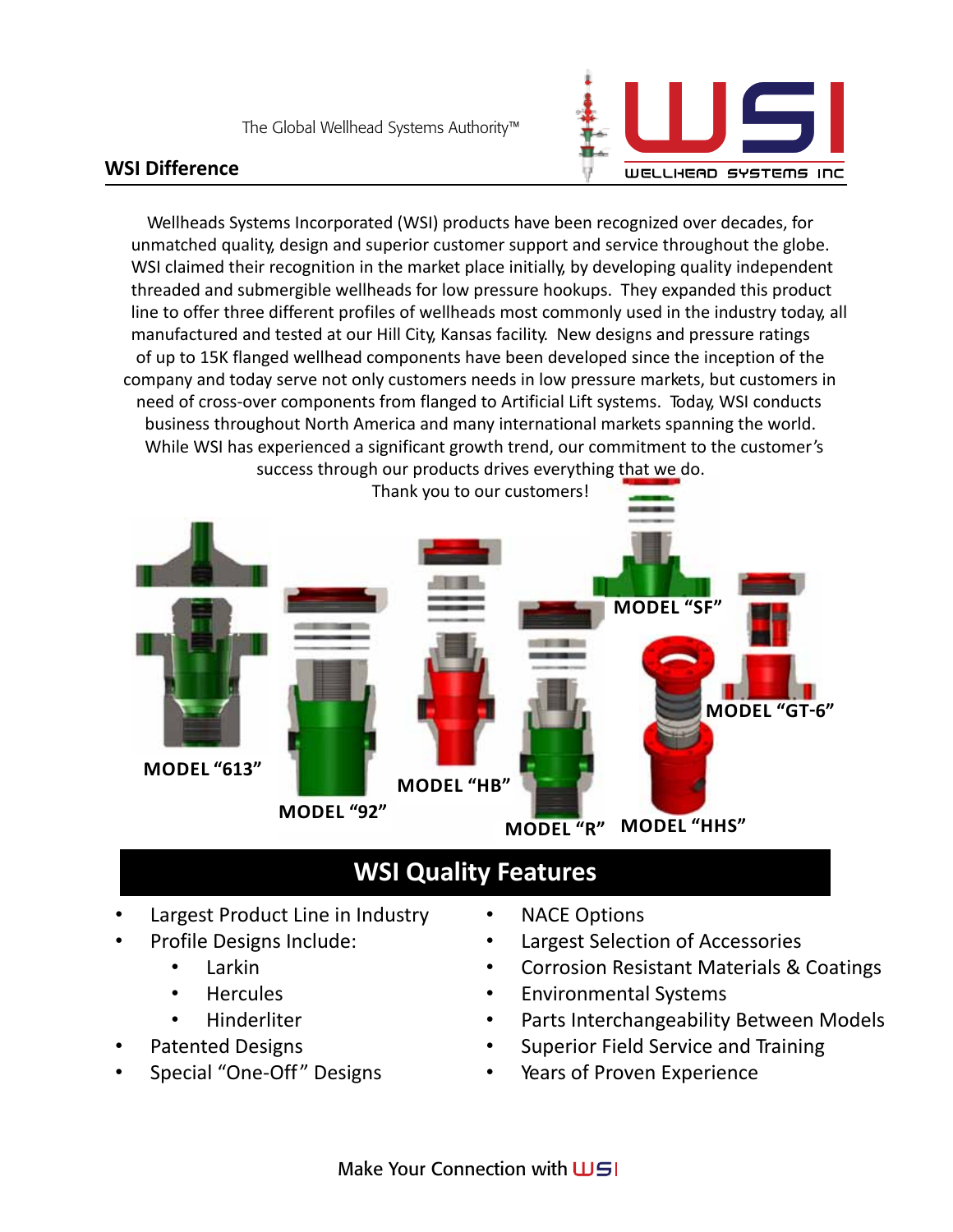



| <u>Description</u><br><u> 1980 - Johann Barbara, martxa alemaniar a</u> | <b>Page</b> |  |
|-------------------------------------------------------------------------|-------------|--|
|                                                                         | 4           |  |
|                                                                         | 5           |  |
| Larkin Style Casing Heads                                               |             |  |
|                                                                         | 6           |  |
|                                                                         | 7           |  |
|                                                                         | 8           |  |
| <b>Larkin Style Tubing Heads</b>                                        |             |  |
|                                                                         | 9           |  |
| <u>K ………………………………………………………</u>                                          | 10          |  |
|                                                                         | 11          |  |
|                                                                         | 12          |  |
| 612 (Larkin Profile)                                                    | 13          |  |
| 613 (T-16 Profile)                                                      | 14          |  |
| <b>Hercules Style Casing Heads</b>                                      |             |  |
|                                                                         | 15          |  |
|                                                                         | 16          |  |
|                                                                         | 17          |  |
| <b>Hercules Style Tubing Heads</b>                                      |             |  |
|                                                                         | 18          |  |
|                                                                         | 19          |  |
|                                                                         | 20          |  |
| <b>Submergible Heads</b>                                                |             |  |
|                                                                         | 21          |  |
|                                                                         | 22          |  |
|                                                                         | 23          |  |
| <b>Hinderliter Style Casing Heads</b>                                   |             |  |
|                                                                         | 24          |  |
| Hinderliter Style Tubing Heads                                          |             |  |
|                                                                         | 25          |  |
|                                                                         | 26          |  |
|                                                                         | 27          |  |
|                                                                         | 28          |  |
|                                                                         | 29          |  |
| Belled Nipple/Slip Joint Couplings                                      |             |  |

## e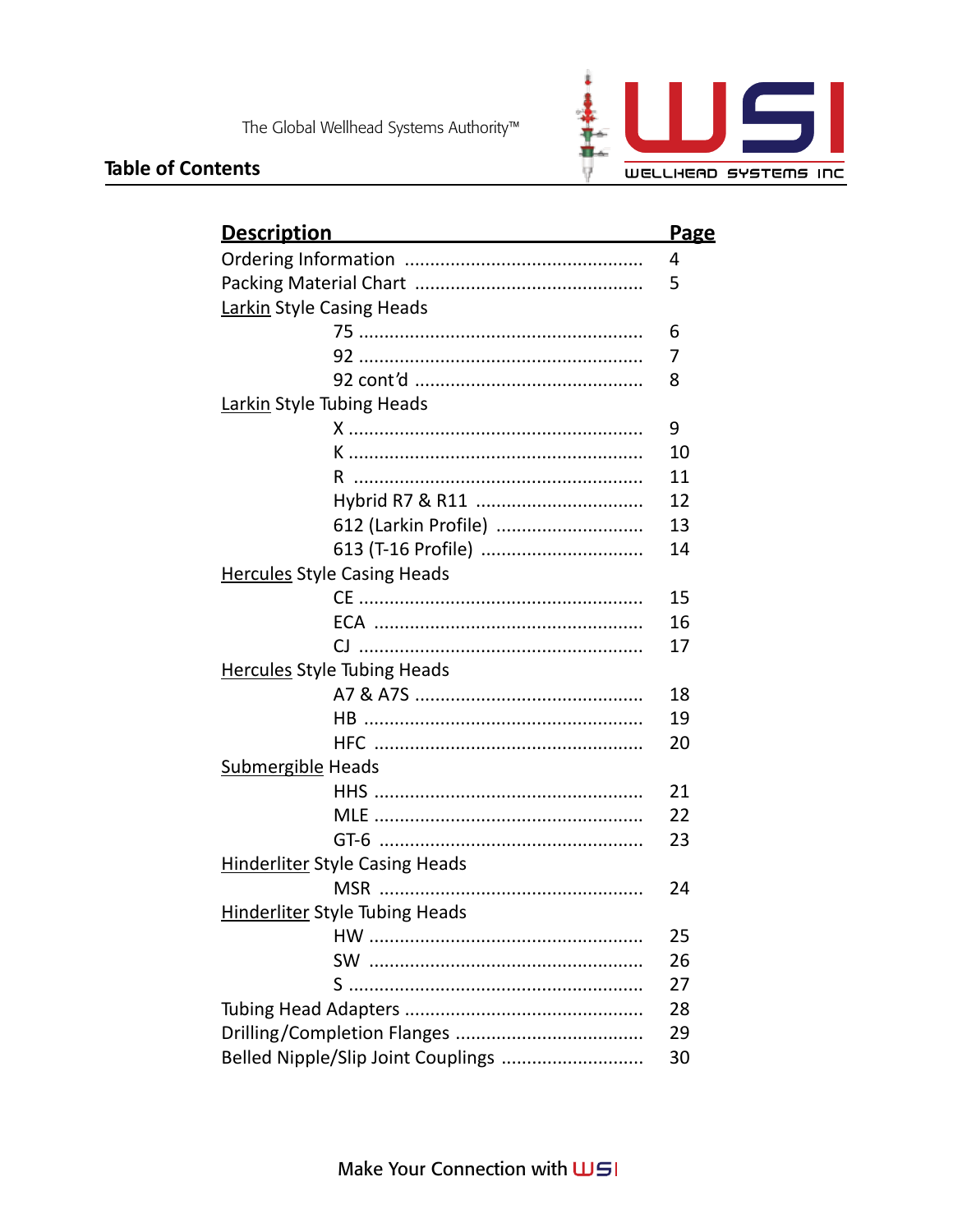#### **Order Information**



#### **CASING HEAD INFORMATION REQUIRED:**

#### • **Bottom Connection**

- A. Casing Size
- B. Type of Connection
	- 1. Thread (Male or Female) 8rd, 10rd, 8V, 10V, 11-1/2V
	- 2. Female Slip Joint (Slip-On Weld)

#### • **Inner String**

- A. Casing or Tubing Size
- B. Type of Suspension
	- 1. Slips
		- 2. Mandrel (Top & Bottom Thread Style)

#### • **Working Pressure Rating**

- A. 1500 PSI WP
- B. 2000 PSI WP
- C. 3000 PSI WP
- D. 5000 PSI WP
- **Side Outlets**
	- A. 2" LP (Standard)
	- B. 3" LP (Optional Models Only)

#### • **Packing/O-Ring Material**

- A. Nitrile (Standard)
- B. Other (See Chart on Page 5)

#### **TUBING HEAD INFORMATION REQUIRED:**

#### • **Bottom Connection**

- A. Casing Size
- B. Type of Connection
	- 1. Thread (Male or Female) 8rd, 10rd, 8V, 10V, 11-1/2V
	- 2. Female Slip Joint (Slip-On Weld)
	- 3. Flange Size & Series
- **Inner String** 
	- A. Tubing Size
	- B. Type of Suspension
		- 1. Slips
		- 2. Mandrel (Top & Bottom Thread Style)
		- 3. Slip or Threaded Suspension Flange (612 & 613 Only)

#### • **Working Pressure Rating**

- A. 1500 PSI WP
- B. 2000 PSI WP
- C. 3000 PSI WP
- D. 5000 PSI WP (612 & 613 Models Only)
- E. 10,000 PSI WP (612 & 613 Models Only)
- **Side Outlets**
	- A. 2" LP (Standard)
	- B. 3" LP (Optional Models Only)
- **Packing/O-Ring Material**
	- A. Nitrile (Standard)
	- B. Other (See Chart on Page 5)

Wellhead Systems Inc. P.O. Box 129 Hill City, KS. 67642 Toll Free: 866-478-2537 Fax: 785-421-2256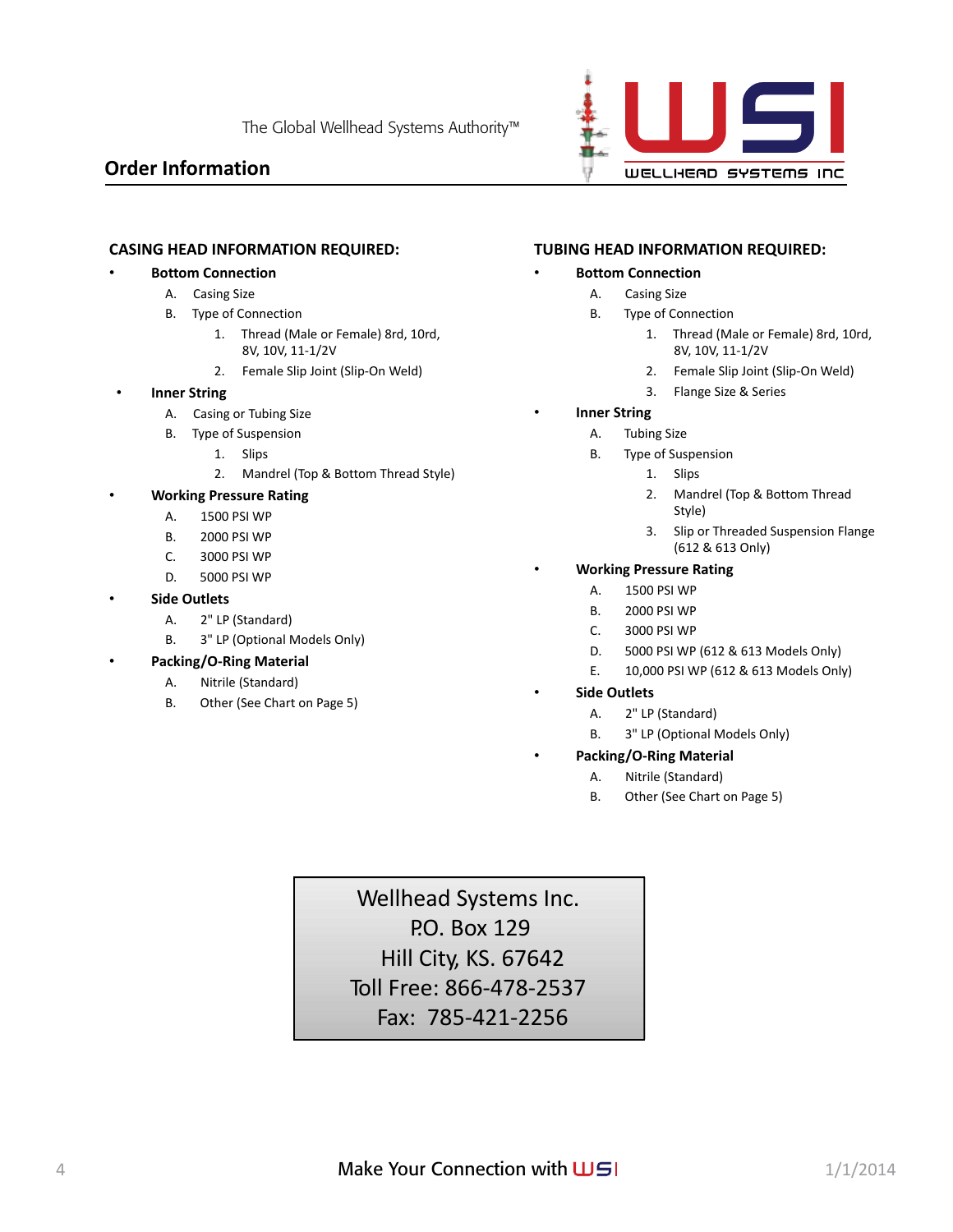

### **Packing Material Chart**

| WELLHEAD PACKING, MANDREL O-RING & STRIPPER RUBBER ELASTOMER SELECTION GUIDE |                                    |                                  |              |                   |                          |                         |                                           |                |                                         |
|------------------------------------------------------------------------------|------------------------------------|----------------------------------|--------------|-------------------|--------------------------|-------------------------|-------------------------------------------|----------------|-----------------------------------------|
| Wellhead<br>Component                                                        | <b>Basic Rubber</b><br><b>Type</b> | Typical<br>Durometer<br>Hardness | Cure<br>Type | Gas Well<br>Serv. | Max.<br>H <sub>2</sub> S | Max.<br>CO <sub>2</sub> | Max. Service Temp.<br>$(w / H_2S & CO_2)$ | Steam<br>Serv. | <b>Max Service</b><br>(No $H_2S/CO_2$ ) |
| Packing                                                                      | <b>Nitrile</b>                     | 55-75A                           | P            | <b>NR</b>         | 2%                       | $\bullet$ <sub>NR</sub> | 150° F/65° C                              | <b>NR</b>      | 250° F/121° C                           |
| Packing                                                                      | Hydrin <sup>®*</sup>               | 60A                              | P            | $\mathsf{R}$      | 5%                       | 15%                     | 150° F/65° C                              | <b>NR</b>      | 250°F/121°C                             |
| Packing                                                                      | $HSN*$                             | 65A                              | P            | $\mathsf{R}$      | 10%                      | 20%                     | 225° F/107° C                             | R.             | 325° F/163° C                           |
| Packing                                                                      | Viton <sup>®*</sup>                | $80A***$                         |              | <b>NR</b>         | 20%                      | 5%                      | 200° F/93° C                              | $R^{**}$       | 400° F/204° C                           |
| O-Ring                                                                       | Nitrile                            | 70A                              | S            | <b>NR</b>         | 2%                       | <b>NR</b>               | 150° F/65° C                              | <b>NR</b>      | 250° F/121° C                           |
| O-Ring                                                                       | Nitrile*                           | 90A***                           | P            | HR                | 5%                       | 100%                    | $150^\circ$ F/ 65 $^\circ$ C              | <b>NR</b>      | 250° F/121° C                           |
| O-Ring                                                                       | Viton <sup>®</sup>                 | 75A                              |              | $\mathsf{R}$      | 20%                      | 5%                      | 200° F/93° C                              | R.             | 400° F/204° C                           |
| O-Ring                                                                       | Aflas <sup>®*</sup>                | 80A                              | P            | R.                | 35%                      | 15%                     | 300° F/149° C                             | <b>HR</b>      | 450° F/232° C                           |
| Stripper<br>Rubber                                                           | <b>Nitrile</b>                     | 75A                              | P            | <b>NR</b>         | 2%                       | <b>NR</b>               | 150° F/ 65° C                             | <b>NR</b>      | 250° F/121° C                           |
| Stripper<br>Rubber                                                           | $HSN*$                             | 75A                              | P            | <b>HR</b>         | 10%                      | 20%                     | 225° F/107° C                             | R.             | 325° F/163° C                           |
| Stripper<br>Rubber                                                           | $Hvdrin$ <sup>®*</sup>             | 75A                              | P            | $\mathsf{R}$      | 5%                       | 15%                     | 150° F/ 65° C                             | <b>NR</b>      | 250° F/121° C                           |

**Legend:** HSN-Highly Saturated Nitrile (also HNBR) • **P**-Peroxide cure • **S**-Sulfur cure • **NR**-Not Recommended • **HR**-Highly Recommended • **R**-Recommended only at/below max. temp. shown

- **Contact Customer Service**
- \*\* Should only be used in "bolted gland heads" (i.e. HHS)
- \*\*\* For mandrel suspension gas wells &  $CO<sub>2</sub>$  injection wells with annulus pressures above 700 PSI. Other elastomers may undergo swelling & blistering (known as "explosive decompression") after a shut-in gas well is connected to flow line. In gas well applications, mandrel suspension is highly recommended. This elastomer is too rigid for use in packing or stripper rubbers.

**NOTE: The above information is intended as a GUIDE. Field testing may be required to verify the acceptability of optional elastomers, even when the conditions listed in this chart are not exceeded.**

Viton is a registered trademark of E.I. Dupont Corp. Hydrinis a registered trademark of B.F. Goodrich Co. Aflas is a registered trademark of Asahi Glass Co. Ltd.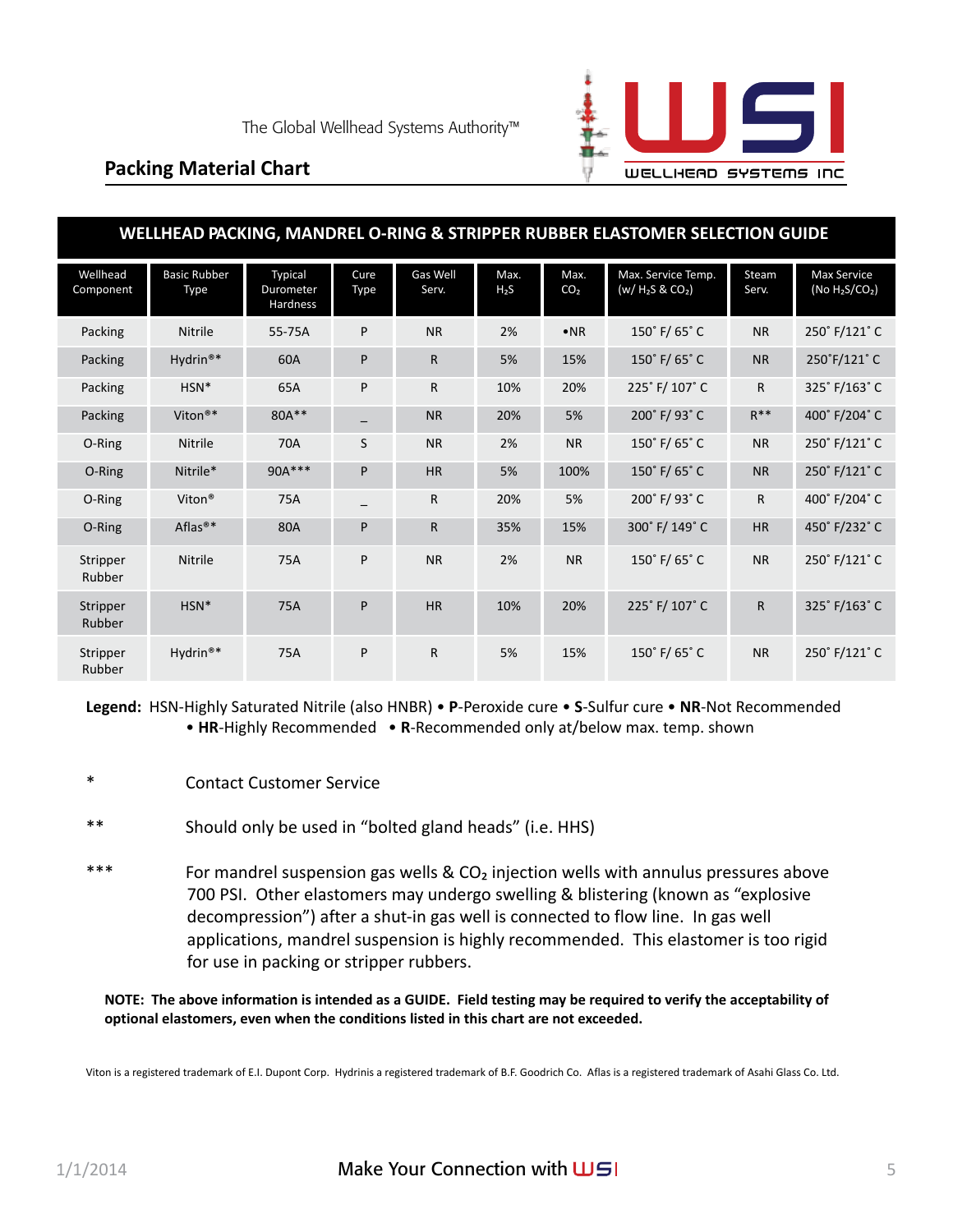



### **Model 75**



**MODEL "75"** 

#### **SPECIFICATIONS**

| <b>SI LUI IUNIUIU</b>    |                       |
|--------------------------|-----------------------|
| <b>Bottom Thread</b>     | 8-5/8" O.D. 8rd*      |
| <b>Bottom Connection</b> | Male                  |
| <b>Working Pressure</b>  | 1500 PSI              |
| <b>Test Pressure</b>     | 3000 PSI              |
| Max. Slip Load (2:1 SF)  | 100,000 lbs.          |
| <b>Cap Thread</b>        | 9-5/8" API Modified** |
| <b>Cap Material</b>      | Ductile Iron          |
| <b>Inner String</b>      | $4-1/2$ ", $5-1/2$ "  |
| Suspension               | Slip or Mandrel       |
| <b>Side Outlet</b>       | 2"LP                  |
| <b>Minimum Bore</b>      | 8.000"                |
| <b>Body Material</b>     | Carbon Steel          |
| <b>Height</b>            | $13 - 3/4"$           |
| Weight                   | 161 lbs.              |
|                          |                       |

\* Other thread styles available upon request of special order

\*\* Caution: WSI recommends using only API modified threaded WSI drilling flanges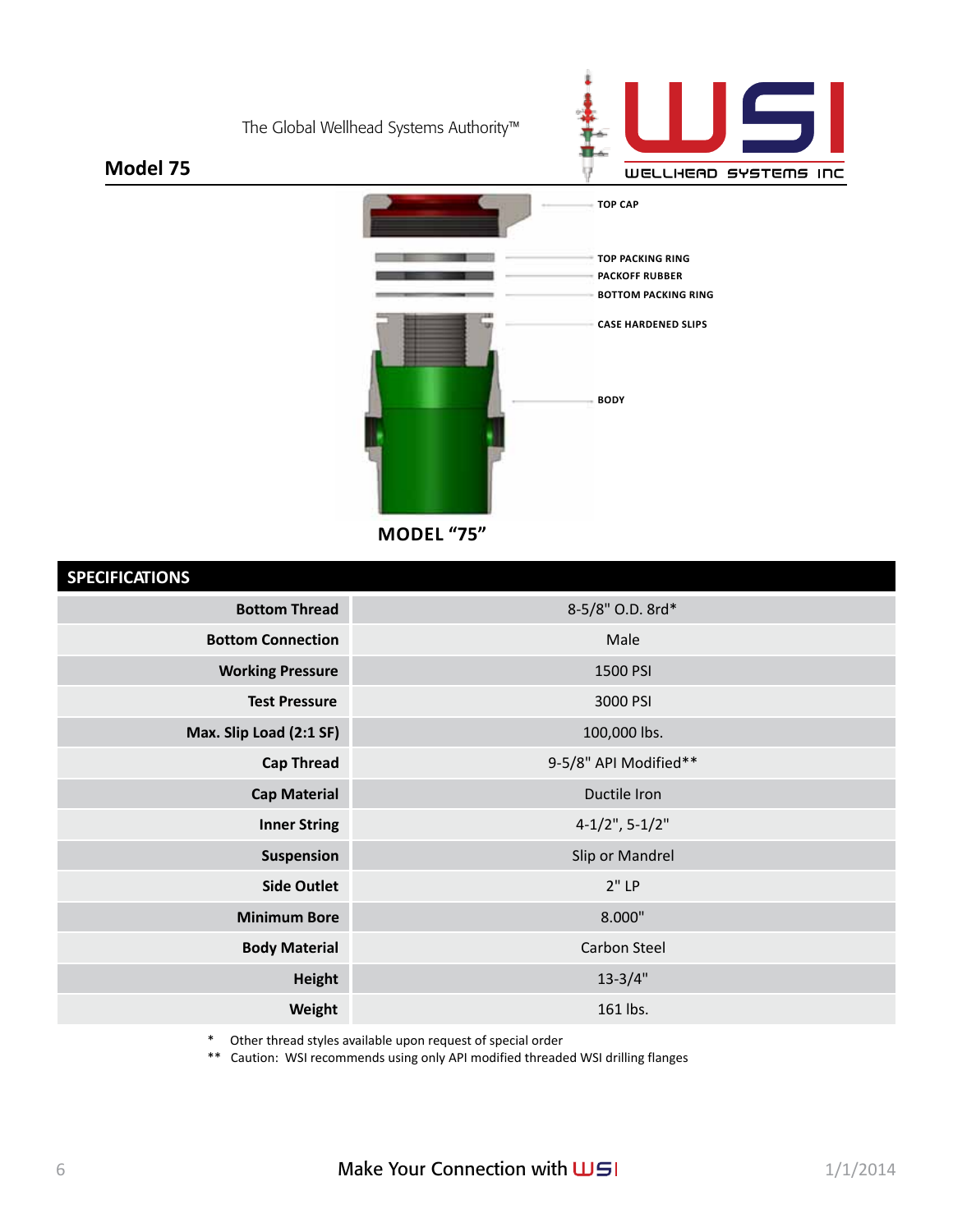



### **Model 92**



**MODEL "92"** 

| <b>SPECIFICATIONS</b>    |                                                          |                                                          |                                              |                                              |
|--------------------------|----------------------------------------------------------|----------------------------------------------------------|----------------------------------------------|----------------------------------------------|
| <b>Bottom Thread</b>     | 7" O.D. 8rd*                                             | 7-5/8" O.D. 8rd*                                         | 8-5/8" O.D. 8rd*                             | 9-5/8" O.D. 8rd*                             |
| <b>Bottom Connection</b> | Male, Female, SOW                                        | Male, Female, SOW                                        | Male, Female, SOW                            | Male, Female, SOW                            |
| <b>Working Pressure</b>  | 2000 & 3000 PSI                                          | 2000 & 3000 PSI                                          | 2000 & 3000 PSI                              | 2000 & 3000 PSI                              |
| <b>Test Pressure</b>     | 4000 & 6000 PSI                                          | 4000 & 6000 PSI                                          | 4000 & 6000 PSI                              | 4000 & 6000 PSI                              |
| Max. Slip Load (2:1 SF)  | 176,000 lbs.                                             | 176,000 lbs.                                             | 176,000 lbs.                                 | 160,000 lbs.                                 |
| <b>Cap Thread</b>        | 8-5/8" API Mod.**                                        | 9-5/8" API Mod.**                                        | 10-3/4" API Mod.**                           | 11-3/4" API Mod.**                           |
| <b>Cap Material</b>      | Ductile Iron                                             | Ductile Iron                                             | Ductile Iron                                 | Ductile Iron                                 |
| <b>Inner String</b>      | $2-3/8$ ", $2-7/8$ ",<br>$3-1/2$ ", $4-1/2$ ", $5-1/2$ " | $2-3/8$ ", $2-7/8$ ",<br>$3-1/2$ ", $4-1/2$ ", $5-1/2$ " | 2-3/8" thru 3-1/2",<br>$4-1/2$ ", 5-1/2", 7" | 2-3/8" thru 3-1/2",<br>$4-1/2$ ", 5-1/2", 7" |
| <b>Suspension</b>        | Slip or Mandrel                                          | Slip or Mandrel                                          | Slip or Mandrel                              | Slip or Mandrel                              |
| <b>Side Outlet</b>       | 2"LP                                                     | 2"LP                                                     | 2"LP                                         | $2"$ LP                                      |
| <b>Minimum Bore</b>      | 6.551"                                                   | 6.937"                                                   | 8.000"                                       | 8.875"                                       |
| <b>Body Material</b>     | Carbon Steel                                             | Carbon Steel                                             | Carbon Steel                                 | Carbon Steel                                 |
| <b>Height</b>            | 14"                                                      | 14"                                                      | 14"                                          | 14"                                          |
| Weight                   | 90 lbs.                                                  | 125 lbs.                                                 | 137 lbs.                                     | 150 lbs.                                     |

\* Other thread styles available upon request of special order

\*\* Caution: WSI recommends using only API modified threaded WSI drilling flanges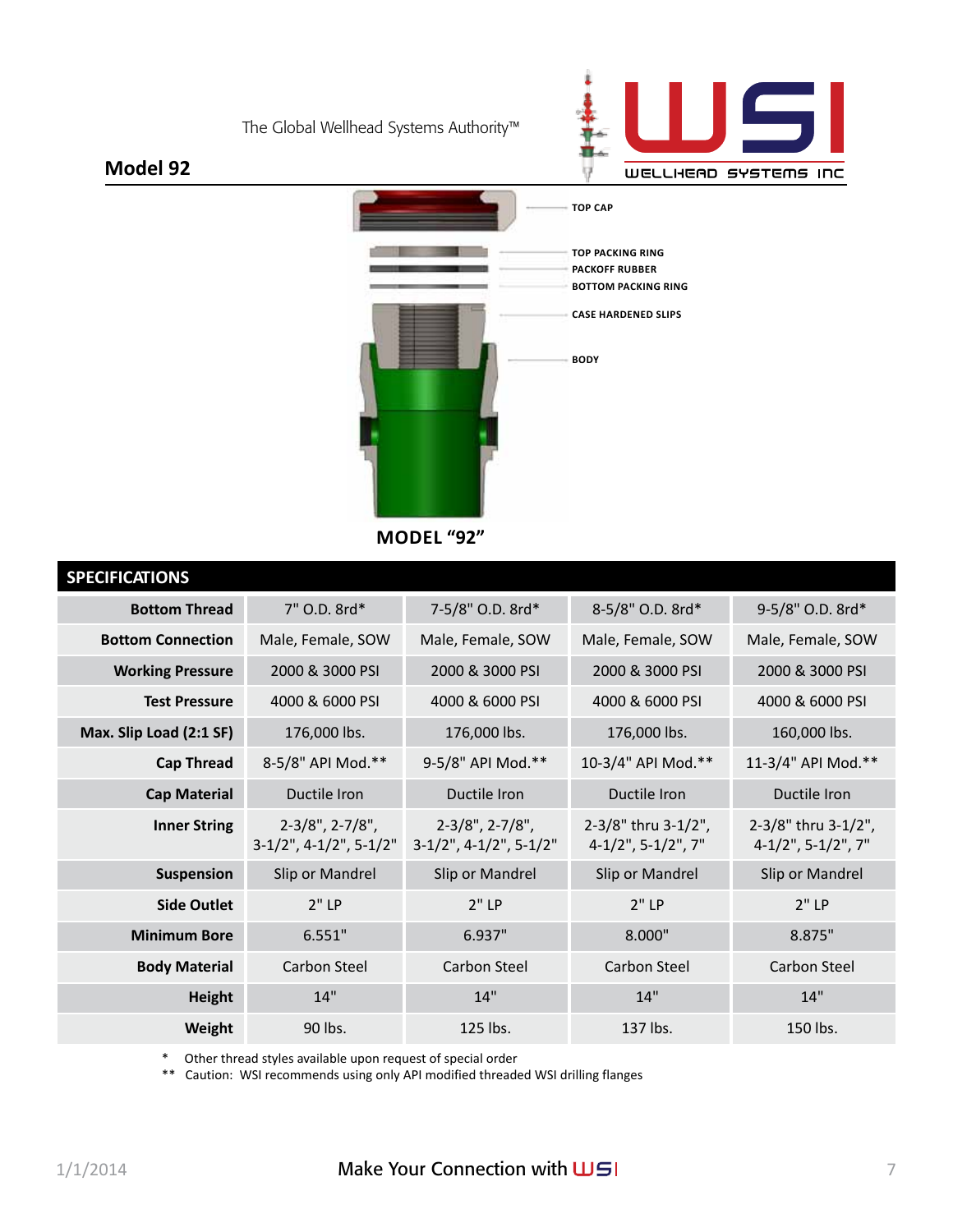

#### **Model 92**



**MODEL "92" CASING HEAD C-22 PROFILE** 

| <b>SPECIFICATIONS</b>    |                       |                                      |                                          |                                                  |
|--------------------------|-----------------------|--------------------------------------|------------------------------------------|--------------------------------------------------|
| <b>Bottom Thread</b>     | 10-3/4" O.D. 8rd*     | 11-3/4" O.D. 8rd*                    | 12-3/4" O.D. 8rd*                        | 13-3/8" O.D. 8rd*                                |
| <b>Bottom Connection</b> | Male, Female, SOW     | SOW                                  | SOW                                      | SOW                                              |
| <b>Working Pressure</b>  | 2000 PSI              | 2000 PSI                             | 2000 PSI                                 | 2000 PSI                                         |
| <b>Test Pressure</b>     | 4000 PSI              | 4000 PSI                             | 4000 PSI                                 | 4000 PSI                                         |
| <b>C-22 Hanger Load</b>  | 200,000 lbs.          | 200,000 lbs.                         | 200,000 lbs.                             | 200,000 lbs.                                     |
| <b>Cap Thread</b>        | 12-3/4" 8V LP**       | 16" O.D. 8RD**                       | 16" O.D. 8RD**                           | 16" O.D. 8RD**                                   |
| <b>Cap Material</b>      | Ductile Iron          | Ductile Iron                         | Ductile Iron                             | Ductile Iron                                     |
| <b>Inner String</b>      | $4-1/2$ ", 5-1/2", 7" | $4-1/2$ ", 5-1/2", 7",<br>$7 - 5/8"$ | $4-1/2$ ", 5-1/2", 7",<br>7-5/8", 8-5/8" | $4-1/2$ ", 5-1/2", 7",<br>7-5/8", 8-5/8", 9-5/8" |
| Suspension               | Slip or Mandrel       | Slip or Mandrel                      | Slip or Mandrel                          | Slip or Mandrel                                  |
| <b>Side Outlet</b>       | $2"$ LP               | 2"LP                                 | 2"LP                                     | $2"$ LP                                          |
| <b>Minimum Bore</b>      | 9.922"                | 10.875"                              | 12.000"                                  | 12.969"                                          |
| <b>Body Material</b>     | Carbon Steel          | Carbon Steel                         | Carbon Steel                             | Carbon Steel                                     |
| <b>Height</b>            | 16"                   | 19"                                  | 19"                                      | 19"                                              |
| Weight                   | 175 lbs.              | 450 lbs.                             | 440 lbs.                                 | 430 lbs.                                         |

\* Other thread styles available upon request of special order

\*\* Caution: WSI recommends using only WSI drilling flanges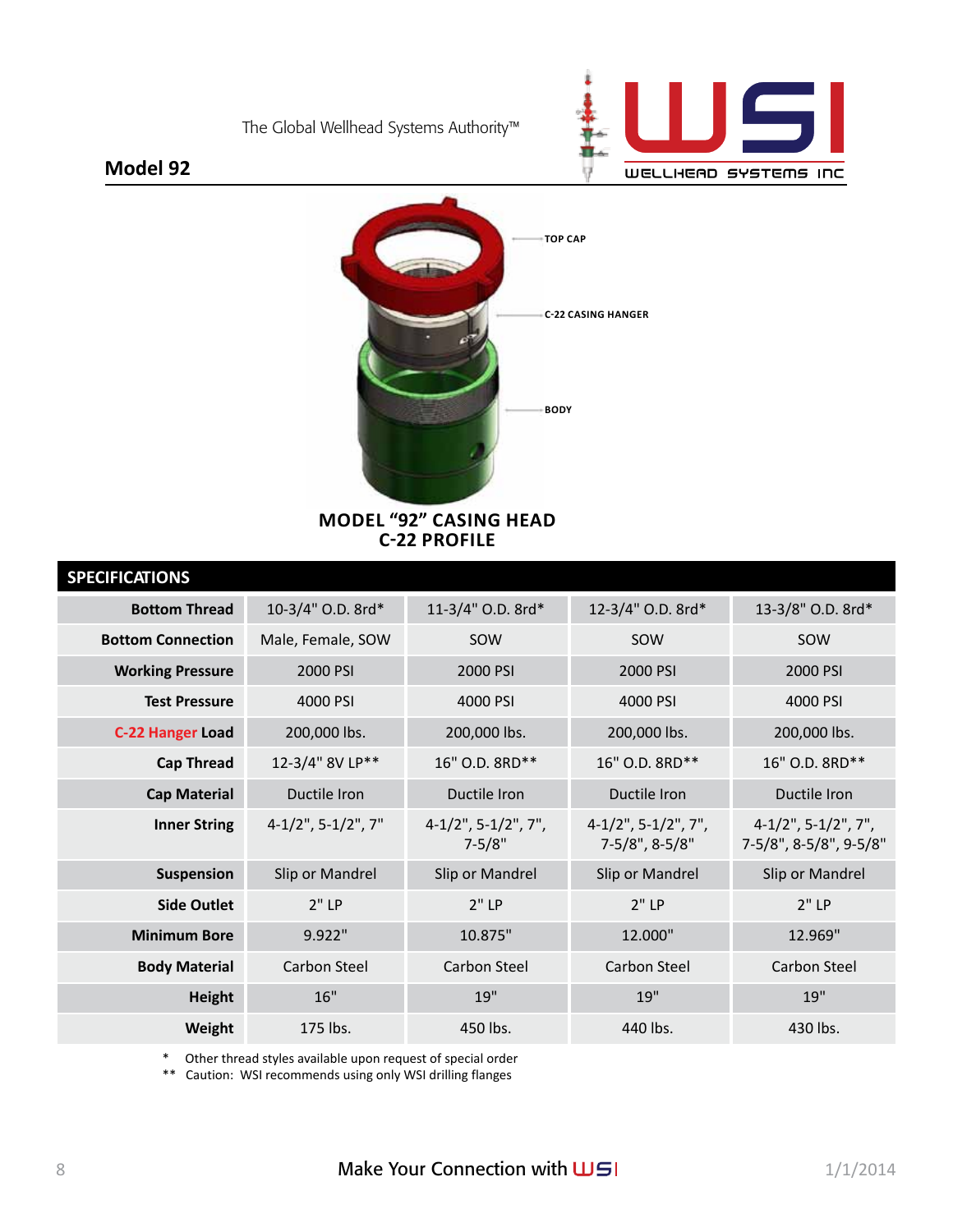

### **Model X**



| <b>SPECIFICATIONS</b> |  |  |  |
|-----------------------|--|--|--|
|                       |  |  |  |

| <b>SPECIFICATIONS</b>                                       |                      |  |
|-------------------------------------------------------------|----------------------|--|
| <b>Bottom Thread</b>                                        | 2-7/8" EUE 8rd Male* |  |
| <b>Bottom Connection</b>                                    | Male                 |  |
| <b>Working Pressure</b>                                     | 2500 PSI             |  |
| <b>Test Pressure</b>                                        | 4000 PSI             |  |
| Max. Slip Load (2:1 SF)                                     | 35,000 lbs.          |  |
| <b>Cap Thread</b>                                           | 4" 8V                |  |
| Carbon Steel<br><b>Cap Material</b>                         |                      |  |
| $3/4$ ", 1", 1-1/4", 1-1/2", 2-1/16"<br><b>Inner String</b> |                      |  |
| Suspension                                                  | Slip or Mandrel      |  |
| <b>Side Outlet</b>                                          | $2"$ LP              |  |
| <b>Minimum Bore</b>                                         | 2.438"               |  |
| <b>Body Material</b>                                        | Ductile Iron         |  |
| <b>Height</b>                                               | 10"                  |  |
| Weight                                                      | 38 lbs.              |  |
|                                                             |                      |  |

\* Other thread styles available upon request of special order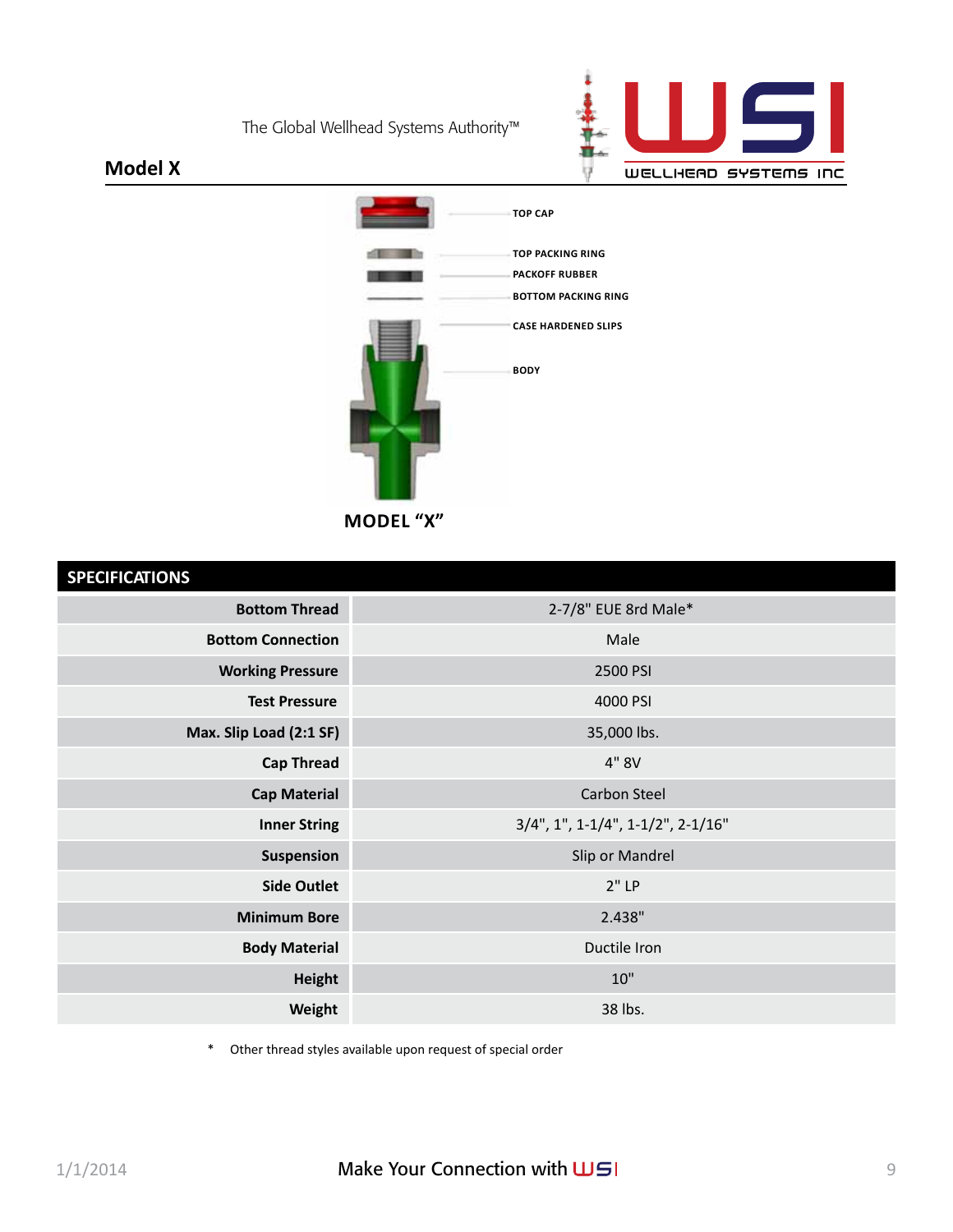

### **Model K, MK, SK**

- Model "K" available with:
	- Mandrel (MK)
	- Stripper Rubber (SK)



**MODEL "K"** 

| <b>SPECIFICATIONS</b>                               |                          |                                         |                                         |
|-----------------------------------------------------|--------------------------|-----------------------------------------|-----------------------------------------|
| <b>Bottom Thread</b>                                | 4-1/2" O.D. 8rd*         | 5-1/2" O.D. 8rd*                        | 7" O.D. 8rd*                            |
| <b>Bottom Connection</b>                            | Male, Female             | Male, Female                            | Male, Female                            |
| <b>Working Pressure</b>                             | 1500 PSI                 | 1500 PSI                                | 1500 PSI                                |
| <b>Test Pressure</b>                                | 3000 PSI                 | 3000 PSI                                | 3000 PSI                                |
| Max. Slip Load (2:1 SF)                             | 65,000 lbs.              | 65,000 lbs.                             | 65,000 lbs.                             |
| <b>Cap Thread</b>                                   | 7-5/8" API Mod.**        | 7-5/8" API Mod.**                       | 7-5/8" API Mod.**                       |
| <b>Cap Material</b>                                 | Ductile Iron             | Ductile Iron                            | Ductile Iron                            |
| <b>Inner String &amp;</b><br><b>Stripper Rubber</b> | 2-1/16", 2-3/8" & 2-7/8" | 2-1/16", 2-3/8", 2-7/8" &<br>$3 - 1/2"$ | 2-1/16", 2-3/8", 2-7/8" &<br>$3 - 1/2"$ |
| <b>Suspension</b>                                   | Slip or Mandrel          | Slip or Mandrel                         | Slip or Mandrel                         |
| <b>Side Outlet</b>                                  | $2"$ LP                  | $2"$ LP                                 | 2"LP                                    |
| <b>Minimum Bore</b>                                 | 4.090"                   | 5.012"                                  | 6.456"                                  |
| <b>Body Material</b>                                | Carbon Steel             | Carbon Steel                            | Carbon Steel                            |
| <b>Height</b>                                       | $10-1/8$ " (SK 14-1/2")  | $10-1/8$ " (SK 14-1/2")                 | $10-1/8$ " (SK 14-1/2")                 |
| Weight                                              | 65 lbs. (SK 96 lbs.)     | 65 lbs. (SK 96 lbs.)                    | 65 lbs. (SK 96 lbs.)                    |

\* Other thread styles available upon request of special order

\*\* Caution: WSI recommends using only API modified threaded WSI drilling flanges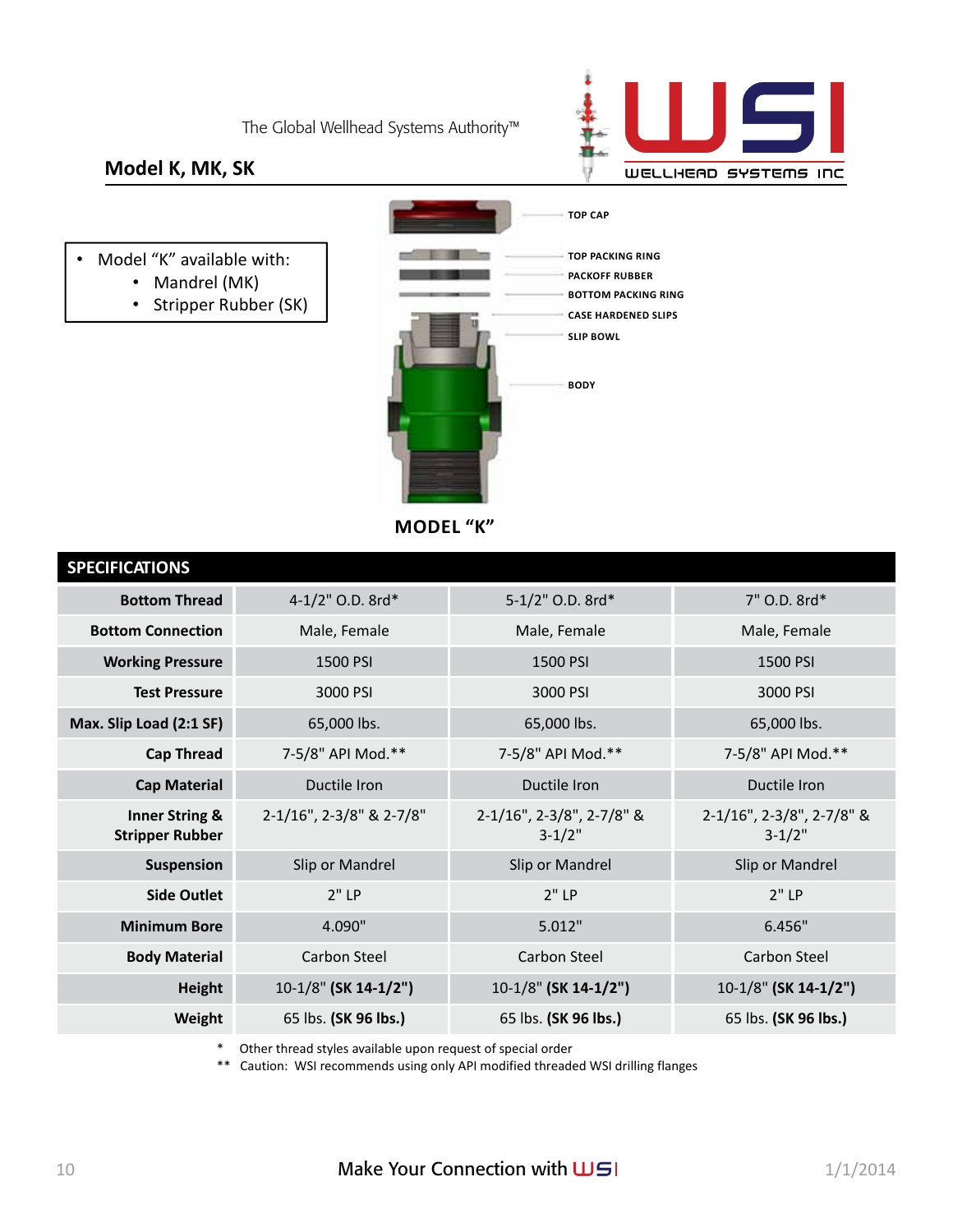

#### **Model R, MR, SR**

- Model "R" available with:
	- Mandrel (MR)
	- Stripper Rubber (SR)
	- Slip-on-weld option
	- 4" & 4-1/2" Liner
	- packages available



**MODEL "R"** 

| <b>SPECIFICATIONS</b>                               |                          |                                                     |                                                             |
|-----------------------------------------------------|--------------------------|-----------------------------------------------------|-------------------------------------------------------------|
| <b>Bottom Thread</b>                                | 4-1/2" O.D. 8rd*         | 5-1/2" O.D. 8rd*                                    | 7" O.D. 8rd*                                                |
| <b>Bottom Connection</b>                            | Male, Female, SOW        | Male, Female, SOW                                   | Male, Female, SOW                                           |
| <b>Working Pressure</b>                             | 2000 or 3000 PSI         | 2000 or 3000 PSI                                    | 2000 or 3000 PSI                                            |
| <b>Test Pressure</b>                                | 4000 & 6000 PSI          | 4000 & 6000 PSI                                     | 4000 & 6000 PSI                                             |
| Max. Slip Load (2:1 SF)                             | 85,000 lbs.              | 85,000 lbs.                                         | 85,000 lbs.                                                 |
| <b>Cap Thread</b>                                   | 8-5/8" API Modified**    | 8-5/8" API Modified**                               | 8-5/8" API Modified**                                       |
| <b>Cap Material</b>                                 | Ductile Iron             | Ductile Iron                                        | Ductile Iron                                                |
| <b>Inner String &amp;</b><br><b>Stripper Rubber</b> | 2-1/16", 2-3/8" & 2-7/8" | $2-1/16$ ", $2-3/8$ ", $2-7/8$ ",<br>$3-1/2$ " & 4" | $2-1/16$ ", $2-3/8$ ", $2-7/8$ ",<br>$3-1/2$ ", 4" & 4-1/2" |
| <b>Suspension</b>                                   | Slip or Mandrel          | Slip or Mandrel                                     | Slip or Mandrel                                             |
| <b>Side Outlet</b>                                  | 2"LP                     | 2"LP                                                | 2"LP                                                        |
| <b>Minimum Bore</b>                                 | 4.090"                   | 5.012"                                              | 6.456"                                                      |
| <b>Body Material</b>                                | Carbon Steel             | Carbon Steel                                        | Carbon Steel                                                |
| Height                                              | 13-7/8" (SR 19-5/8")     | 13-7/8" (SR 19-5/8")                                | 13-7/8" (SR 19-5/8")                                        |
| Weight                                              | 132 lbs. (SR 202 lbs.)   | 132 lbs. (SR 202 lbs.)                              | 132 lbs. (SR 202 lbs.)                                      |

\* Other thread styles available upon request of special order

\*\* Caution: WSI recommends using only API modified threaded WSI drilling flanges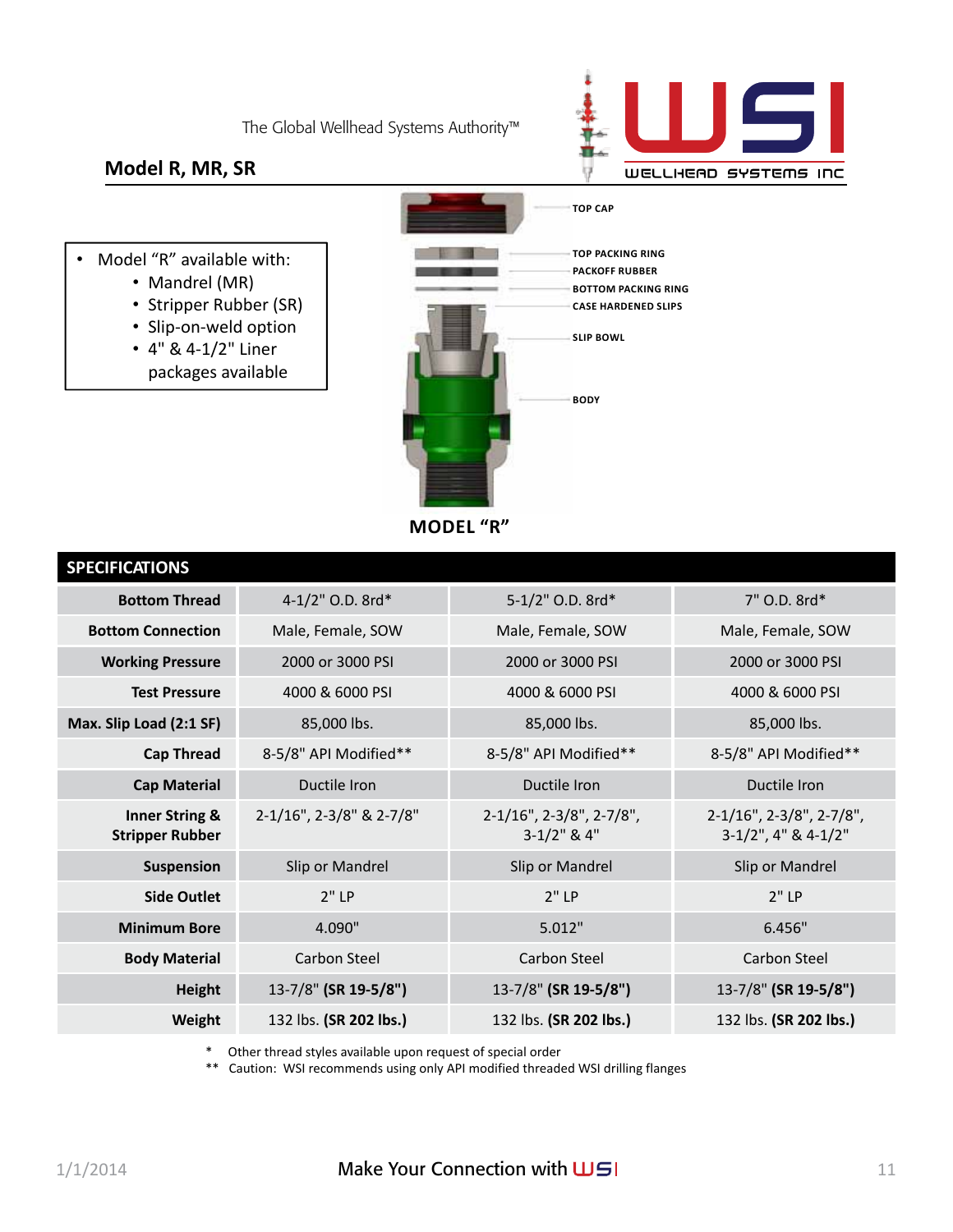

### **Hybrid Model R7 & R11**



#### **HYBRID MODEL "R" 11"**

| <b>SPECIFICATIONS</b>                          |                                                          |                                                 |                                                          |
|------------------------------------------------|----------------------------------------------------------|-------------------------------------------------|----------------------------------------------------------|
| <b>Bottom Flange</b>                           | 7-1/16" 2/3M DD                                          | $7-1/16"$ 3M                                    | 11" 3M                                                   |
| <b>Bottom Connection</b>                       | API 6A                                                   | API 6A                                          | API 6A                                                   |
| <b>Working Pressure</b>                        | 2000 PSI                                                 | 3000 PSI                                        | 3000 PSI                                                 |
| <b>Test Pressure</b>                           | 4000 PSI                                                 | 6000 PSI                                        | 6000 PSI                                                 |
| Max. Slip Load (2:1 SF)                        | 85,000 PSI                                               | 85,000 PSI                                      | 85,000 PSI                                               |
| <b>Cap Thread</b>                              | 8-5/8" API Modified                                      | 8-5/8" API Modified                             | 8-5/8" API Modified                                      |
| <b>Cap Material</b>                            | Ductile Iron                                             | Ductile Iron                                    | Ductile Iron                                             |
| <b>Inner String &amp;</b><br>* Stripper Rubber | $2-1/16$ ", $2-3/8$ ", $2-7/8$ ",<br>3-1/2", 4" & 4-1/2" | 2-1/16", 2-3/8", 2-7/8",<br>3-1/2", 4" & 4-1/2" | $2-1/16$ ", $2-3/8$ ", $2-7/8$ ",<br>3-1/2", 4" & 4-1/2" |
| Suspension                                     | Slips or Mandrel                                         | Slips or Mandrel                                | <b>Slips or Mandrel</b>                                  |
| <b>Side Outlet</b>                             | 2"LP                                                     | 2"LP                                            | 2"LP                                                     |
| <b>Minimum Bore</b>                            | 6.551"                                                   | 6.551"                                          | 6.551"                                                   |
| <b>Body Material</b>                           | Carbon Steel                                             | Carbon Steel                                    | Carbon Steel                                             |
| <b>Height</b>                                  | 19"                                                      | 19"                                             | 19"                                                      |
| Weight                                         | 220 lbs                                                  | 230 lbs.                                        | 340 lbs.                                                 |

\* Stripper Rubber only available through 3-1/2"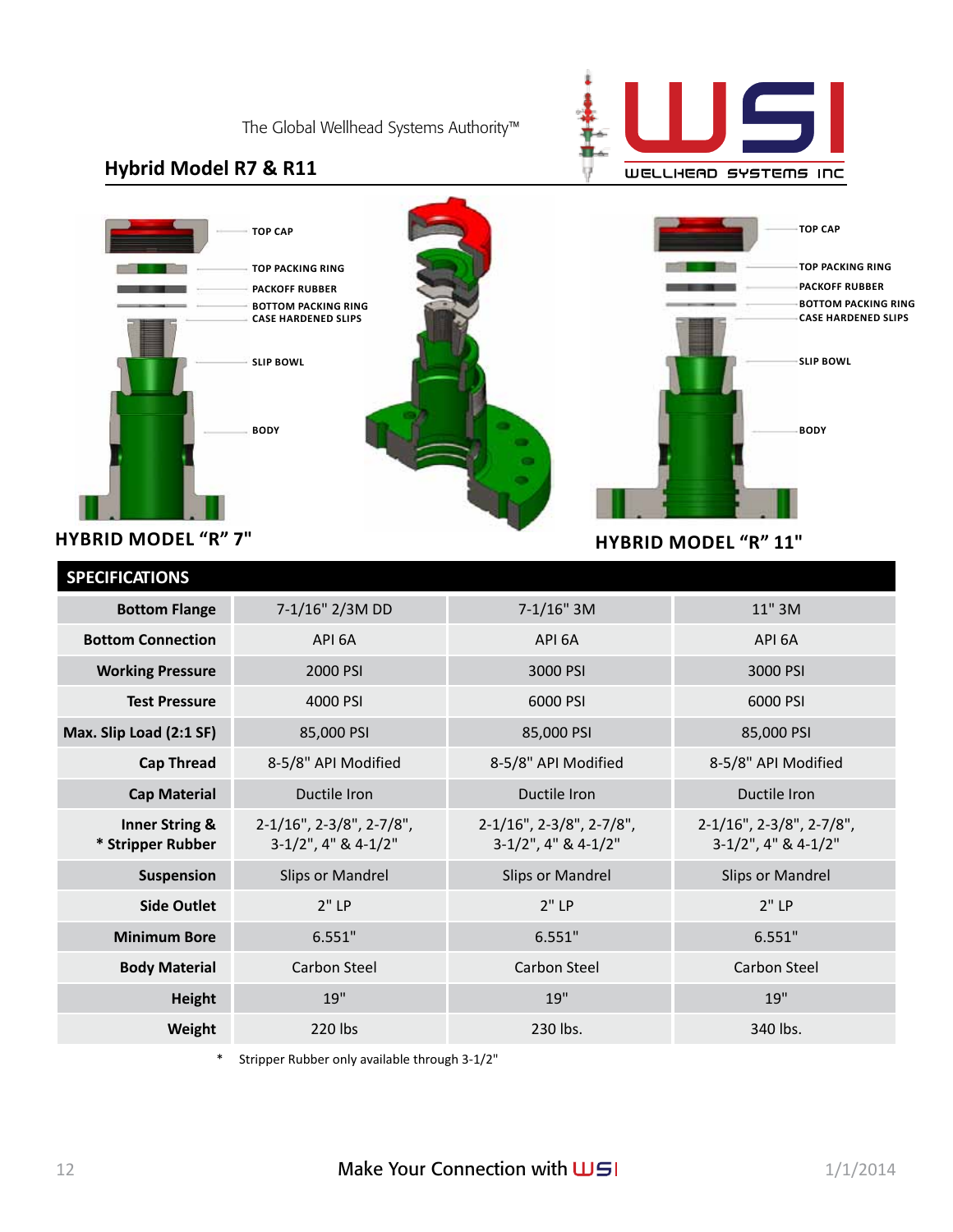

**Model 612 (Larkin Profile)**

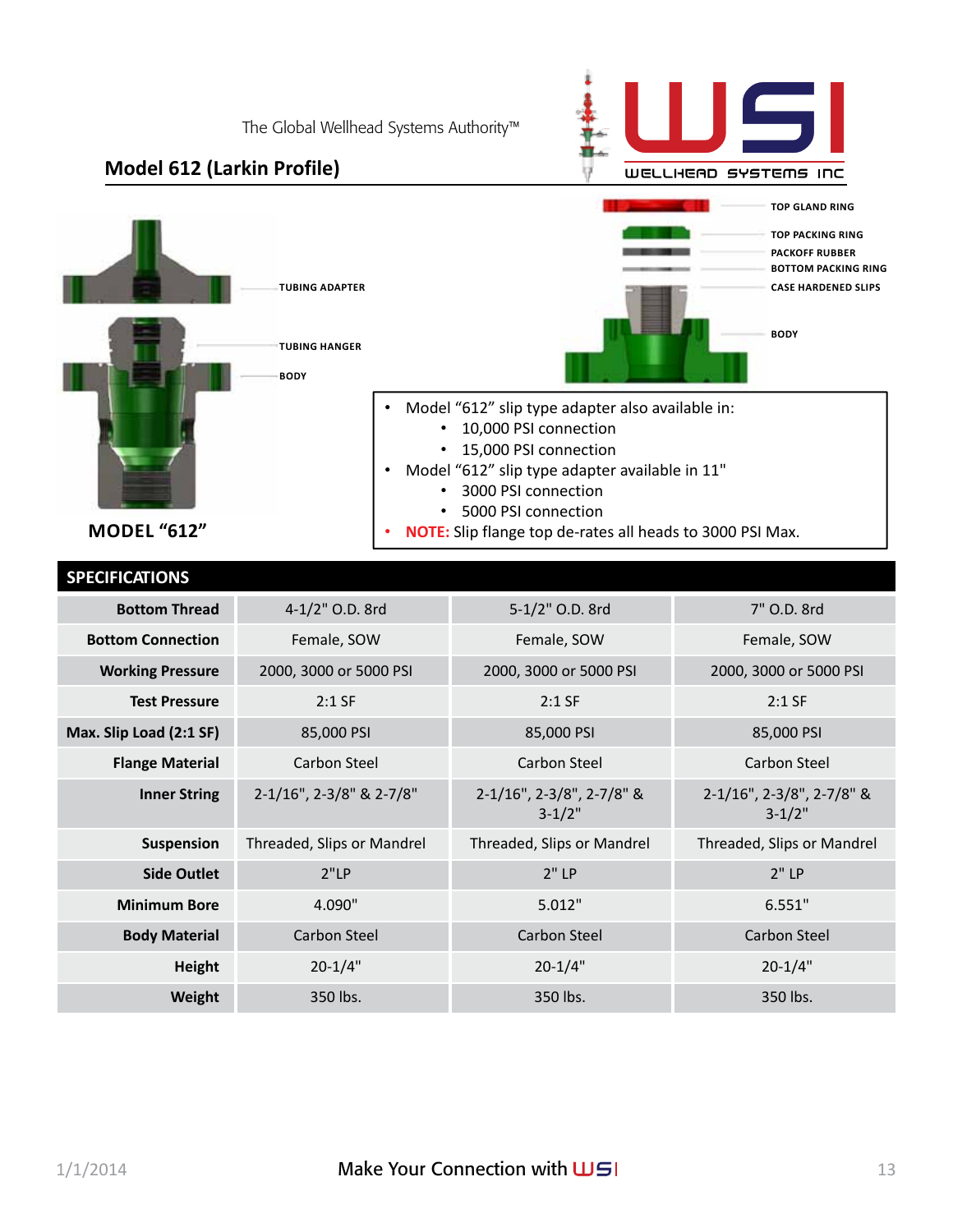**BODy**

## **Model 613 (T-16 Profile)** WELLHEAD SYSTEMS INC **TOP GLAND RING TOP PACKING RING PACKOFF RUBBER BoTTOM PACKING RING TUBING ADAPTER CASE HARDENED SLIPS BODy TUBING HANGER MODEL "SF"**  • Model "613" available in: • 3,000 PSI • 5,000 PSI

• **NOTE:** Slip flange top de-rates all heads to 3000 PSI Max.

**MODEL "613"**

| <b>SPECIFICATIONS</b>    |                          |                                         |                                                  |
|--------------------------|--------------------------|-----------------------------------------|--------------------------------------------------|
| <b>Bottom Thread</b>     | 4-1/2" O.D. 8rd          | 5-1/2" O.D. 8rd                         | 7" O.D. 8rd                                      |
| <b>Bottom Connection</b> | Female, SOW              | Female, SOW                             | Female, SOW                                      |
| <b>Working Pressure</b>  | 2000, 3000 or 5000 PSI   | 2000, 3000 or 5000 PSI                  | 2000, 3000 or 5000 PSI                           |
| <b>Test Pressure</b>     | 4000, 6000 or 10,000 PSI | 4000, 6000 or 10,000 PSI                | 4000, 6000 or 10,000 PSI                         |
| Max. Slip Load (2:1 SF)  | 85,000 PSI               | 85,000 PSI                              | 85,000 PSI                                       |
| <b>Flange Material</b>   | Carbon Steel             | Carbon Steel                            | Carbon Steel                                     |
| <b>Inner String</b>      | 2-1/16", 2-3/8" & 2-7/8" | 2-1/16", 2-3/8", 2-7/8" &<br>$3 - 1/2"$ | $2-1/16$ ", $2-3/8$ ", $2-7/8$ " &<br>$3 - 1/2"$ |
| <b>Suspension</b>        | Thread, Slips or Mandrel | Thread, Slips or Mandrel                | Thread, Slips or Mandrel                         |
| <b>Side Outlet</b>       | $2"$ LP                  | 2"LP                                    | 2"LP                                             |
| <b>Minimum Bore</b>      | 4.090"                   | 5.012"                                  | 6.551"                                           |
| <b>Body Material</b>     | Carbon Steel             | Carbon Steel                            | <b>Carbon Steel</b>                              |
| Height                   | $20 - 1/4"$              | $20 - 1/4"$                             | $20 - 1/4"$                                      |
| Weight                   | 350 lbs.                 | 350 lbs.                                | 350 lbs.                                         |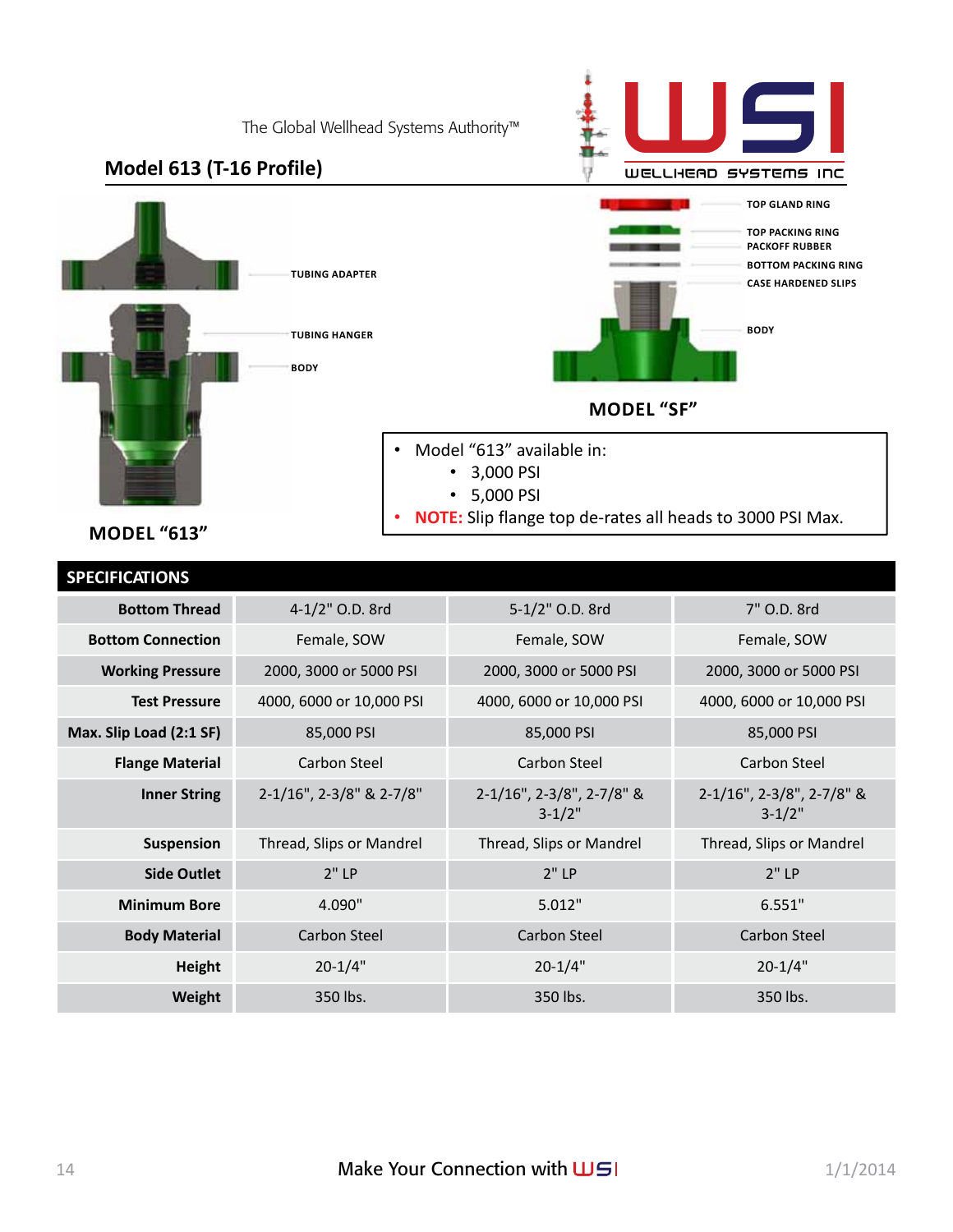

### **Model CE**



**MODEL "CE"** 

#### **SPECIFICATIONS**

| <b>SPECIFICALIUNS</b>    |                      |
|--------------------------|----------------------|
| <b>Bottom Thread</b>     | 8-5/8" O.D. 8rd      |
| <b>Bottom Connection</b> | Male                 |
| <b>Working Pressure</b>  | 1500 PSI             |
| <b>Test Pressure</b>     | 3000 PSI             |
| Max. Slip Load (2:1 SF)  | 90,000 lbs.          |
| <b>Cap Thread</b>        | 9-5/8" Full API      |
| <b>Cap Material</b>      | Ductile Iron         |
| <b>Inner String</b>      | $4-1/2$ ", $5-1/2$ " |
| Suspension               | Slip or Mandrel      |
| <b>Side Outlet</b>       | 2"LP                 |
| <b>Minimum Bore</b>      | 8.000"               |
| <b>Body Material</b>     | Ductile Iron         |
| <b>Height</b>            | $12 - 3/4"$          |
| Weight                   | 159 lbs.             |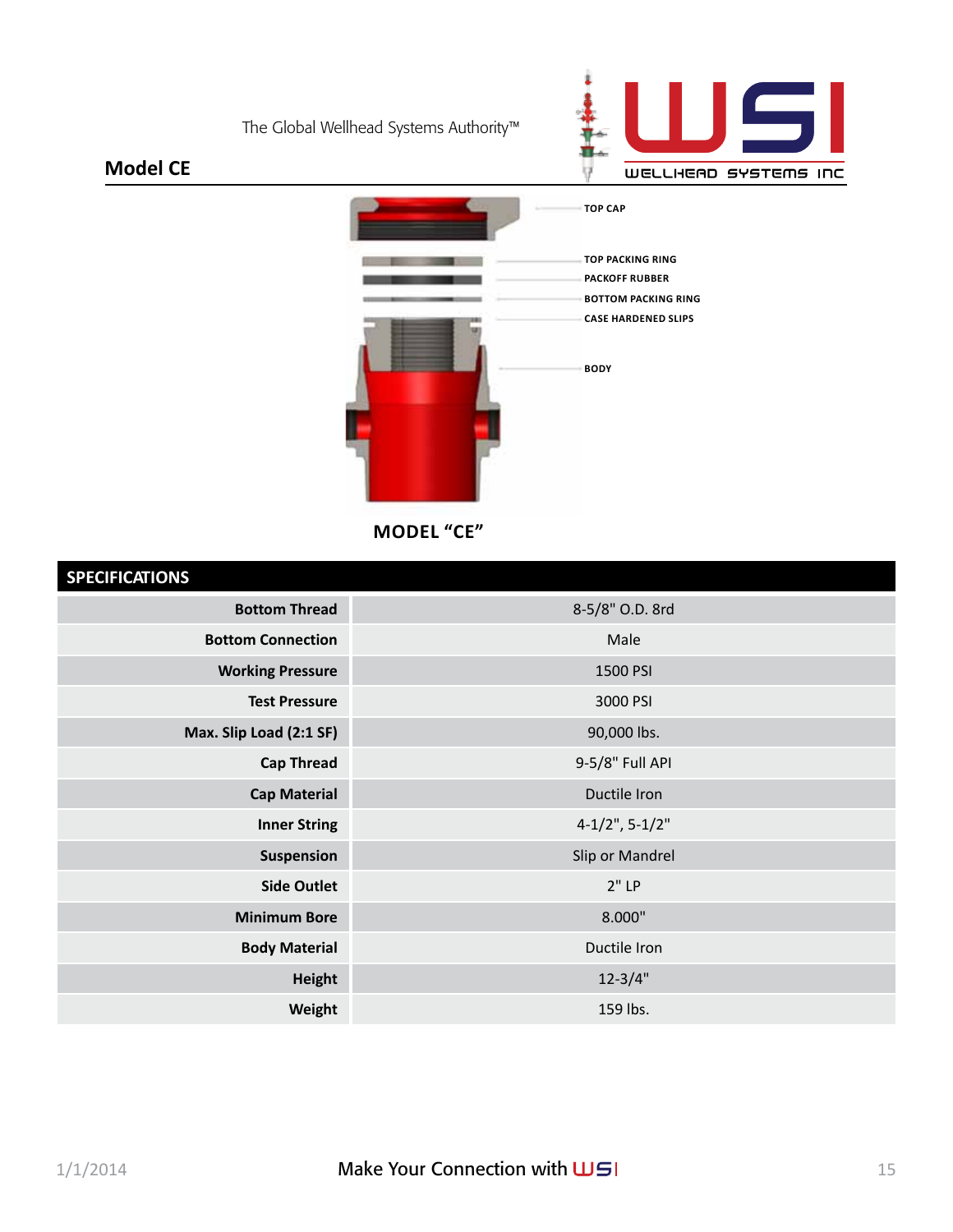

### **Model ECA**



**MODEL "ECA"** 

#### **SPECIFICATIONS**

| <b>SPECIFICALIONS</b>    |                   |
|--------------------------|-------------------|
| <b>Bottom Thread</b>     | 8-5/8" O.D. 8rd   |
| <b>Bottom Connection</b> | Male, Female, SOW |
| <b>Working Pressure</b>  | 2000 PSI          |
| <b>Test Pressure</b>     | 4000 PSI          |
| Max. Slip Load (2:1 SF)  | 150,000 lbs.      |
| <b>Cap Thread</b>        | 10-3/4" Full API  |
| <b>Cap Material</b>      | Ductile Iron      |
| <b>Inner String</b>      | $4-1/2$ ", 5-1/2" |
| Suspension               | Slip or Mandrel   |
| <b>Side Outlet</b>       | $2"$ LP           |
| <b>Minimum Bore</b>      | 8.000"            |
| <b>Body Material</b>     | Carbon Steel      |
| <b>Height</b>            | 14"               |
| Weight                   | 137 lbs.          |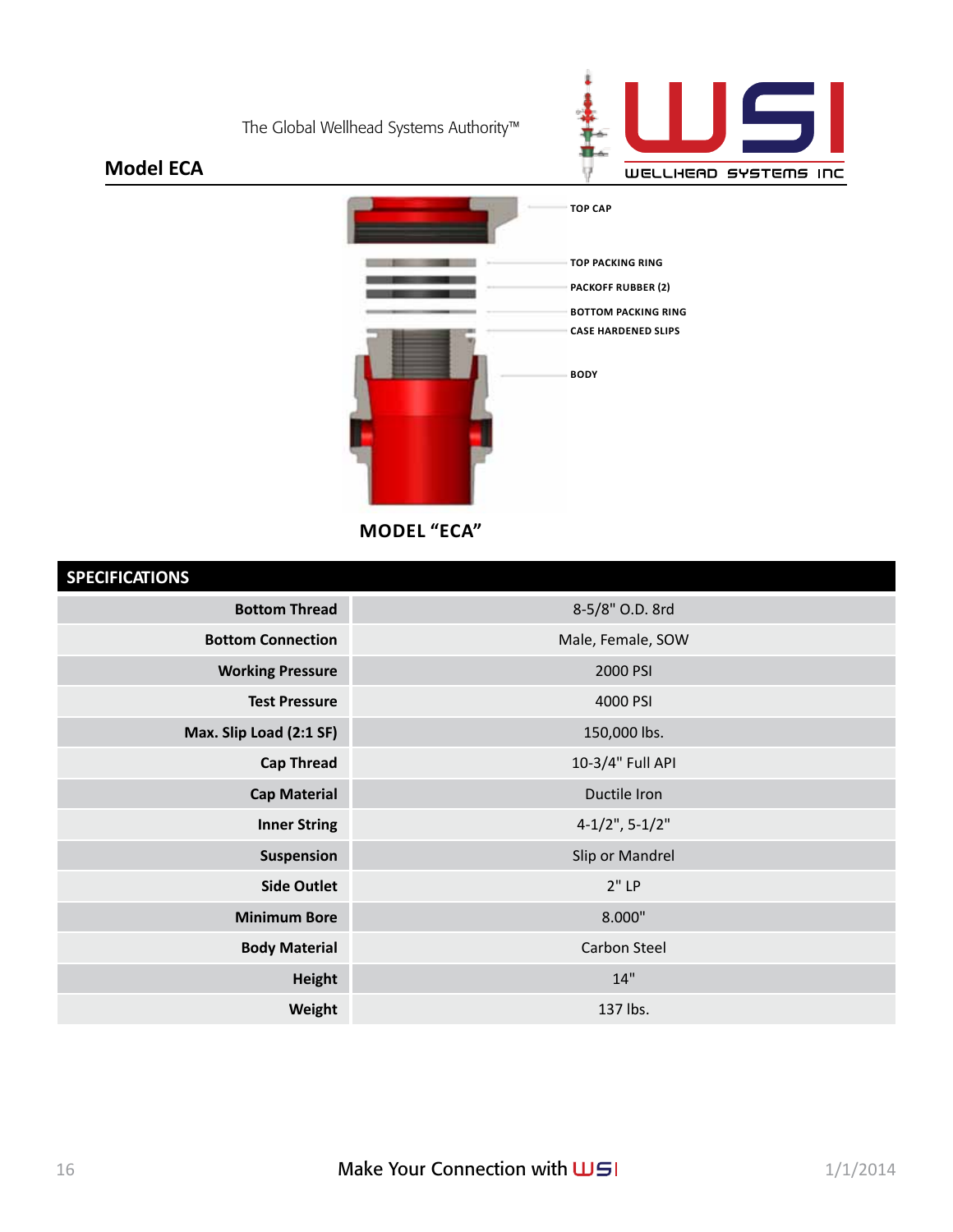

#### **Model CJ**



**MODEL "CJ"** 

## **SPECIFICATIONS Bottom Thread** 8-5/8" O.D. 8rd **Bottom Connection** Male, Female, SOW **Working Pressure** 2000 PSI **Test Pressure** 4000 PSI **Max. Slip Load (2:1 SF)** 150,000 lbs. **Cap Thread** 10-3/4" Full API **Cap Material** Carbon Steel **Inner String**  $4-1/2$ ", 5-1/2" **Suspension** Suspension Suspension Slip or Mandrel **Side Outlet** 2" LP **Minimum Bore** 8.000" **Body Material** Carbon Steel **Height** 13" and 13" **Weight 145 lbs.**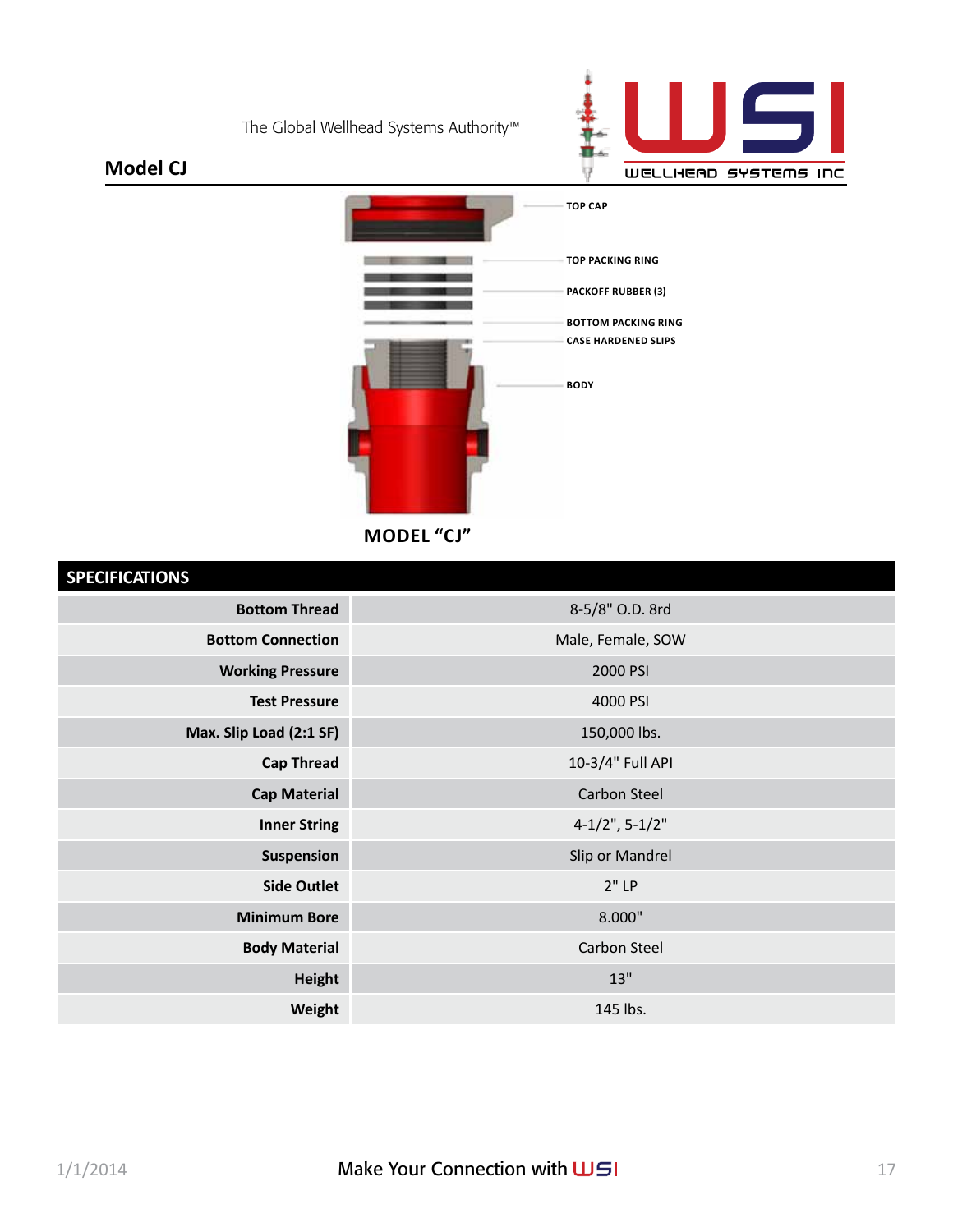

### **Model A7, A7S & A7M**

- Model "A7", "A7S" & "A7M" available with:
	- Stripper Rubber (A7S)
	- Mandrel (A7M)
	- Dual string configurations avail.
	- Slip-on-weld option
	- $\cdot$  4" & 4-1/2" internals available



**MODEL "A-7"** 

| <b>SPECIFICATIONS</b>                                |                         |                             |                                            |
|------------------------------------------------------|-------------------------|-----------------------------|--------------------------------------------|
| <b>Bottom Thread</b>                                 | 4-1/2" O.D. 8rd         | 5-1/2" O.D. 8rd             | 7" O.D.8rd                                 |
| <b>Bottom Connection</b>                             | Male, Female            | Male, Female                | Male, Female                               |
| <b>Working Pressure</b>                              | 2000 PSI                | 2000 PSI                    | 2000 PSI                                   |
| <b>Test Pressure</b>                                 | 4000 PSI                | 4000 PSI                    | 4000 PSI                                   |
| Max. Slip Load (2:1 SF)                              | 85,000 lbs.             | 85,000 lbs.                 | 85,000 lbs.                                |
| <b>Cap Thread</b>                                    | 8-5/8" Full API         | 8-5/8" Full API             | 8-5/8" Full API                            |
| <b>Cap Material</b>                                  | Carbon Steel            | <b>Carbon Steel</b>         | <b>Carbon Steel</b>                        |
| <b>Inner String &amp;</b><br><b>Stripper Rubbers</b> | 2-3/8" & 2-7/8"         | 2-3/8", 2-7/8", 3-1/2" & 4" | 2-3/8", 2-7/8", 3-1/2", 4"<br>$8.4 - 1/2"$ |
| <b>Suspension</b>                                    | Slip or Mandrel         | Slip or Mandrel             | Slip or Mandrel                            |
| <b>Side Outlet</b>                                   | 2"LP                    | 2"LP                        | 2"LP                                       |
| <b>Minimum Bore</b>                                  | 4.000"                  | 5.012"                      | 6.551"                                     |
| <b>Body Material</b>                                 | Carbon Steel            | Carbon Steel                | Carbon Steel                               |
| Height                                               | 12-1/2" (A7S 18-1/2")   | 12-1/2" (A7S 18-1/2")       | 12-1/2" (A7S 18-1/2")                      |
| Weight                                               | 105 lbs. (A7S 160 lbs.) | 105 lbs. (A7S 160 lbs.)     | 105 lbs. (A7S 160 lbs.)                    |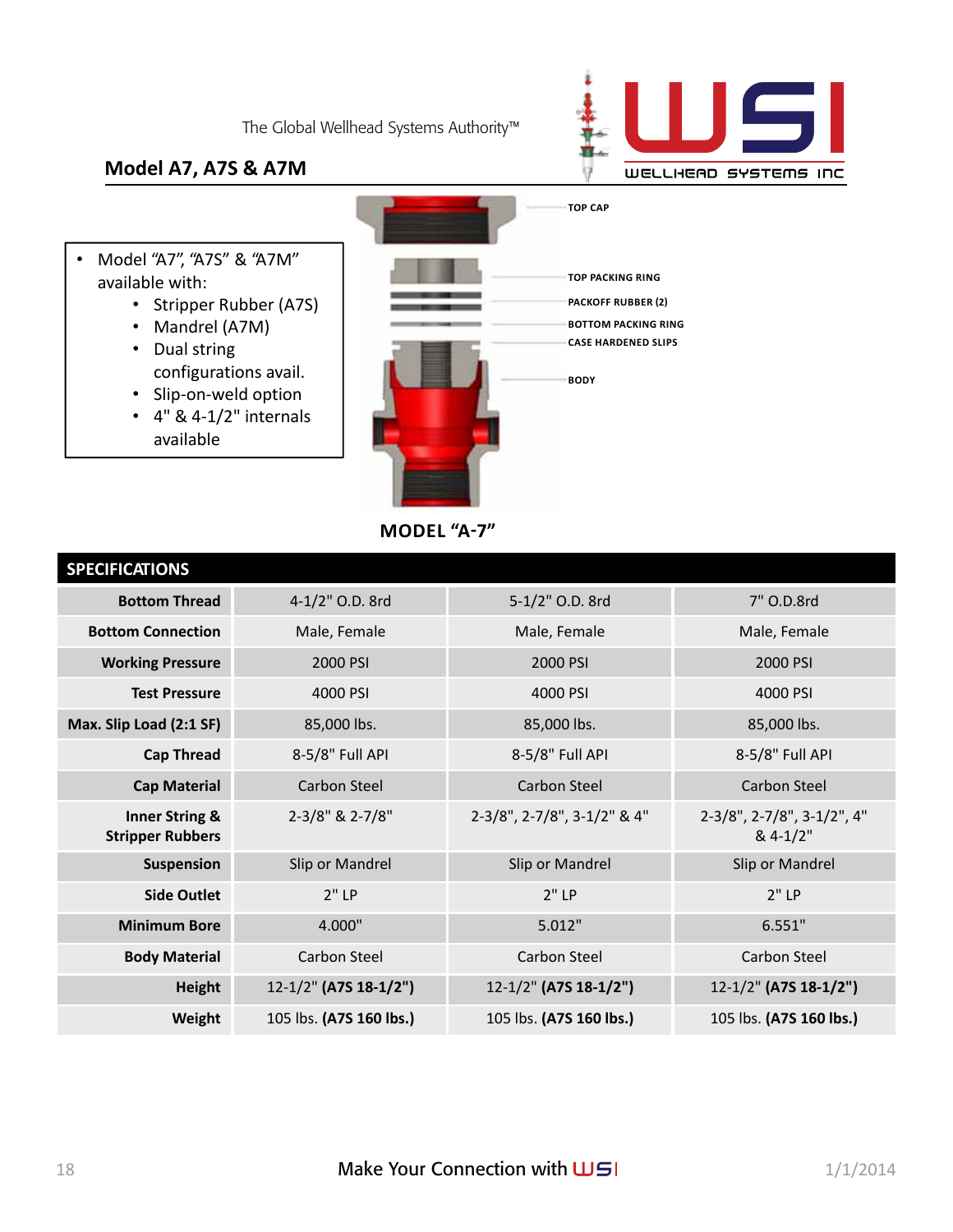

#### **Model HB & HBM**



**MODEL "HB"** 

| <b>SPECIFICATIONS</b>    |                      |                         |
|--------------------------|----------------------|-------------------------|
| <b>Bottom Thread</b>     | 4-1/2" O.D. 8rd      | 5-1/2" O.D. 8rd         |
| <b>Bottom Connection</b> | Male, Female         | Male, Female            |
| <b>Working Pressure</b>  | 1500 PSI             | 1500 PSI                |
| <b>Test Pressure</b>     | 3000 PSI             | 3000 PSI                |
| Max. Slip Load (2:1 SF)  | 50,000 lbs.          | 50,000 lbs.             |
| <b>Cap Thread</b>        | 7" 8rd Full API      | 7" 8rd Full API         |
| <b>Cap Material</b>      | Ductile Iron         | Ductile Iron            |
| <b>Inner String</b>      | $2-3/8$ ", $2-7/8$ " | $2 - 3/8"$ , $2 - 7/8"$ |
| Suspension               | Slip or Mandrel      | Slip or Mandrel         |
| <b>Side Outlet</b>       | $2"$ LP              | 2"LP                    |
| <b>Minimum Bore</b>      | 4.090"               | 5.012"                  |
| <b>Body Material</b>     | Ductile Iron         | Ductile Iron            |
| Height                   | 10"                  | 10"                     |
| Weight                   | 75 lbs.              | 75 lbs.                 |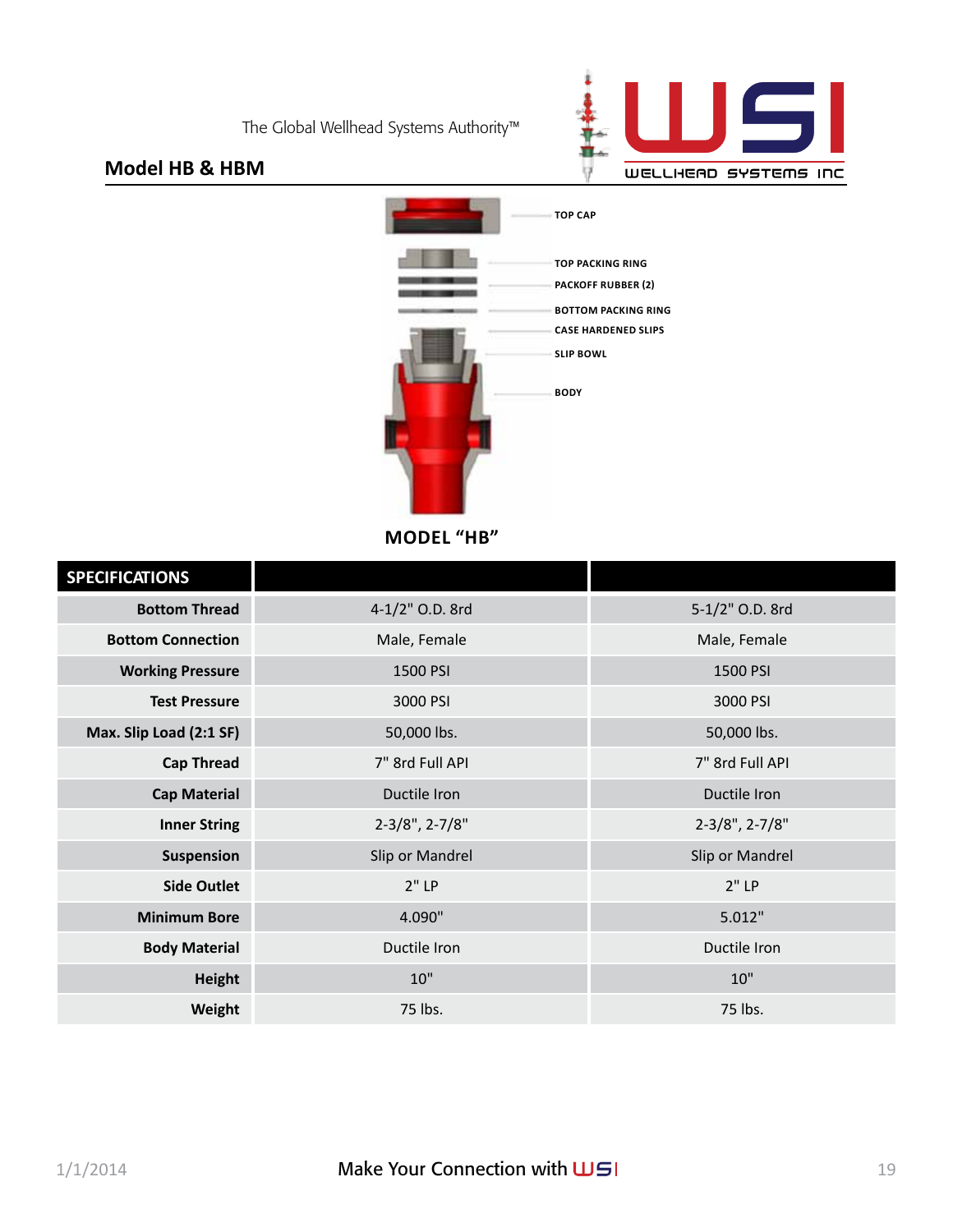

#### **Model HFC**



**MODEL "HFC"** 

| <b>SPECIFICATIONS</b>    |                         |                         |
|--------------------------|-------------------------|-------------------------|
| <b>Bottom Thread</b>     | 4-1/2" O.D. 8rd         | 7" O.D. 8rd             |
| <b>Bottom Connection</b> | Male, Female            | Male, Female            |
| <b>Working Pressure</b>  | 1000 PSI                | 1000 PSI                |
| <b>Test Pressure</b>     | 2000 PSI                | 2000 PSI                |
| Max. Slip Load (2:1 SF)  | 36,000 lbs.             | 36,000 lbs.             |
| <b>Cap Thread</b>        | 5-3/4" 6-UN             | 5-3/4" 6-UN             |
| <b>Cap Material</b>      | Ductile Iron            | Ductile Iron            |
| <b>Inner String</b>      | 1-1/2", 2-3/8" & 2-7/8" | 1-1/2", 2-3/8" & 2-7/8" |
| Suspension               | Slip or Mandrel         | Slip or Mandrel         |
| <b>Side Outlet</b>       | 2"LP                    | 2"LP                    |
| <b>Minimum Bore</b>      | 4.090"                  | 4.090"                  |
| <b>Body Material</b>     | Ductile Iron            | Ductile Iron            |
| <b>Height</b>            | $11 - 1/2"$             | $11 - 1/2"$             |
| Weight                   | 48 lbs.                 | 60 lbs.                 |

**NOTE:** Spider cap also available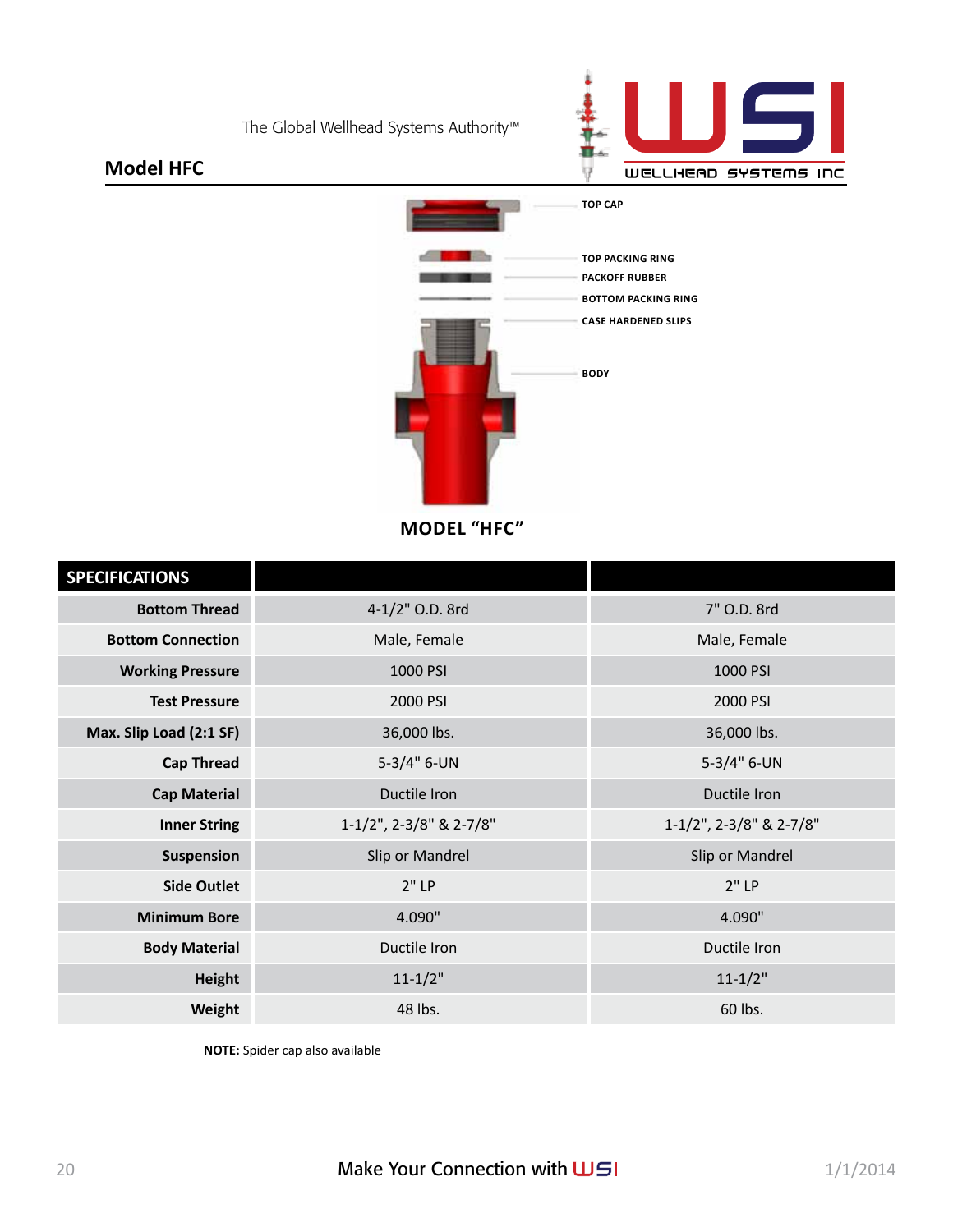### **Model HHS**



- HHS is ideal where bolted packing gland is preferred
- Split packing gland for ease of installation after tubing and cable have been installed
- Full opening bodies
- Heat treated hinged slips for ease of installation & positive alignment

**MODEL "HHS"** 

| <b>SPECIFICATIONS</b>      |                              |                                                        |                                                     |
|----------------------------|------------------------------|--------------------------------------------------------|-----------------------------------------------------|
| <b>Bottom Thread</b>       | 4-1/2", 5-1/2" & 7" O.D. 8rd | 8-5/8" O.D. 8rd                                        | 9-5/8" O.D. 8rd                                     |
| <b>Bottom Connection</b>   | Female                       | Female                                                 | Female                                              |
| <b>Working Pressure</b>    | 1500 PSI                     | 1500 PSI                                               | 1500 PSI                                            |
| <b>Test Pressure</b>       | 3000 PSI                     | 3000 PSI                                               | 3000 PSI                                            |
| Max. Slip Load (2:1 SF)    | 80,000 lbs.                  | 100,000 lbs.                                           | 100,000 lbs.                                        |
| <b>Cap Flange</b>          | <b>Modified Flange</b>       | <b>Modified Flange</b>                                 | <b>Modified Flange</b>                              |
| <b>Gland Ring Material</b> | Ductile Iron                 | Ductile Iron                                           | Ductile Iron                                        |
| <b>Inner String</b>        | 2-3/8", 2-7/8" & 3-1/2"*     | $2-3/8$ ", $2-7/8$ ", $3-1/2$ ",<br>$4-1/2$ " & 5-1/2" | $2-3/8$ ", $2-7/8$ ", $3-1/2$ ",<br>4-1/2" & 5-1/2" |
| Suspension                 | Slip or Mandrel              | Slip or Mandrel                                        | Slip or Mandrel                                     |
| <b>Side Outlet</b>         | 2"LP                         | 2"LP                                                   | $2"$ LP                                             |
| <b>Minimum Bore</b>        | 4.090"/5.012"/6.551"         | 8.000"                                                 | 8.875"                                              |
| <b>Body Material</b>       | Ductile Iron                 | Carbon Steel                                           | Carbon Steel                                        |
| <b>Height</b>              | $14 - 1/2"$                  | $13 - 1/2"$                                            | 16"                                                 |
| Weight                     | 145 lbs.                     | 195 lbs.                                               | 265 lbs.                                            |

\* 3-1/2" available in 7" ONLY

**IMPORTANT NOTE:** Specify cable diameter and style (round/flat) when ordering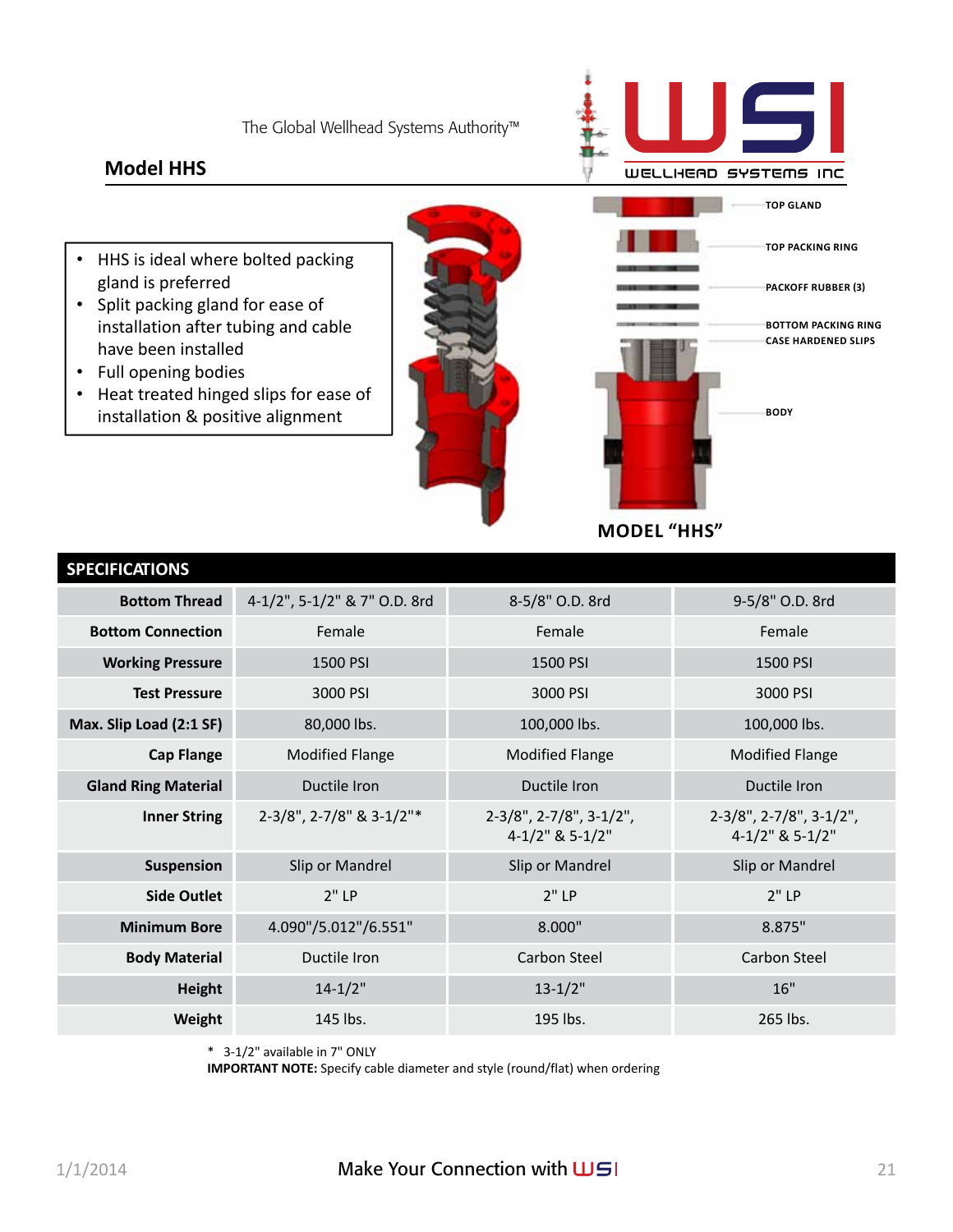#### **Model MLE**



• MLE adapter flange also accepts all model "R" internal components to convert back to beam pump or when running liner packages





**MODEL "MLE"** 

| <b>SPECIFICATIONS</b>     |                     |                     |
|---------------------------|---------------------|---------------------|
| <b>MLE Adapter Flange</b> | 7 1/16" API, 3M     | 7-1/16" API, 5M     |
| <b>Bottom Connection</b>  | 7-1/16" Flange API  | 7-1/16" Flange API  |
| <b>Working Pressure</b>   | 2000 PSI            | 2000 PSI            |
| <b>Test Pressure</b>      | 4000 PSI            | 4000 PSI            |
| Max. Hanger Load (2:1 SF) | 85,000 lbs.         | 85,000 lbs.         |
| <b>Cap Thread</b>         | 8-5/8" API Modified | 8-5/8" API Modified |
| <b>Cap Material</b>       | Ductile Iron        | Ductile Iron        |
| <b>Inner String</b>       | 2-3/8" & 2-7/8"     | 2-3/8" & 2-7/8"     |
| Suspension                | Threaded            | Threaded            |
| <b>Side Outlet</b>        | N/A                 | N/A                 |
| <b>Minimum Bore</b>       | 6.551"              | 6.551"              |
| <b>Body Material</b>      | <b>Carbon Steel</b> | <b>Carbon Steel</b> |
| <b>Height</b>             | q''                 | q''                 |
| Weight                    | 120 lbs.            | 120 lbs.            |

**IMPORTANT NOTE:** Specify cable diameter and style (round/flat) when ordering.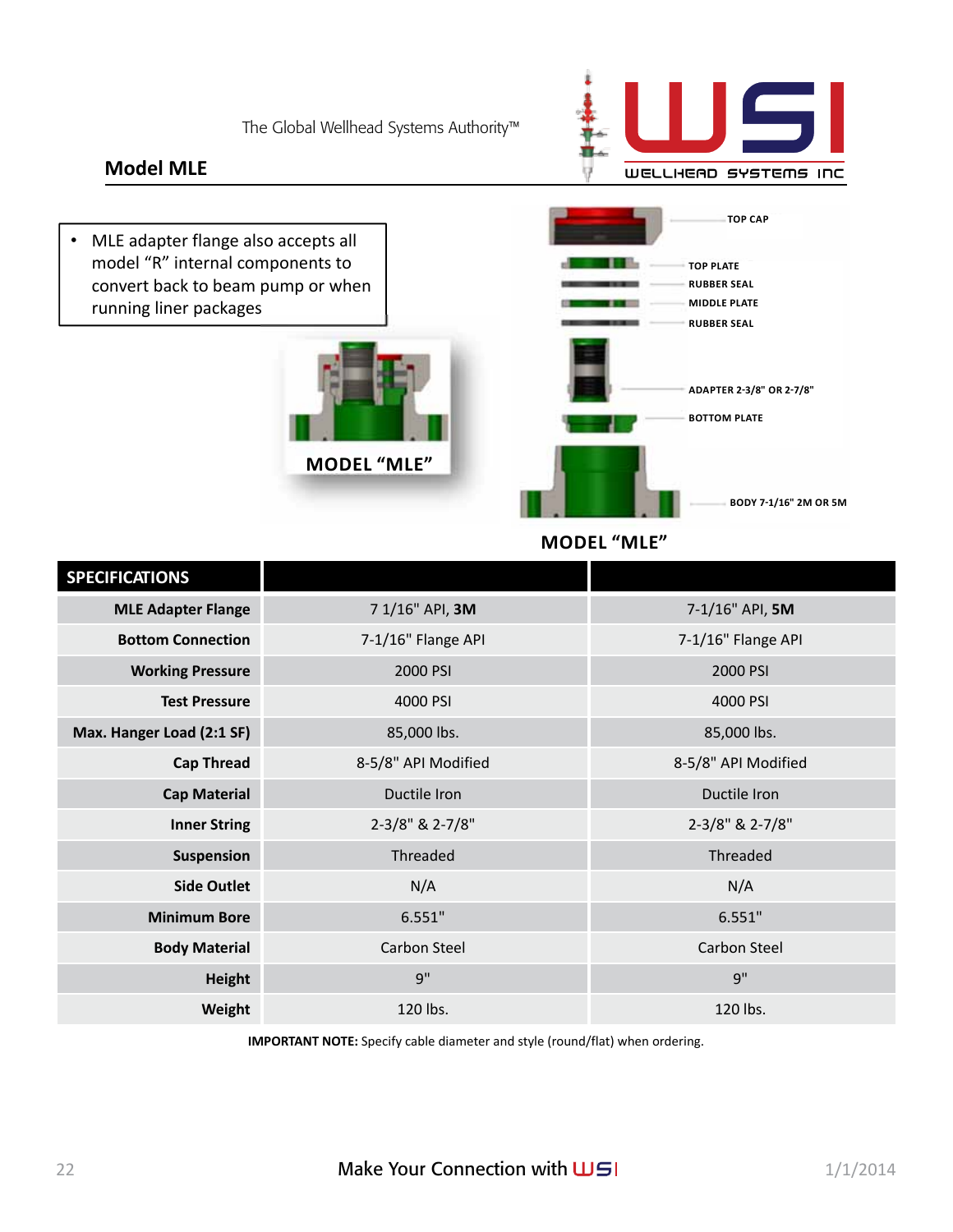

### **Model GT-6**

- GT-6 available with mandrel suspension & customer specified penetrator connection
- GT-6 available in the following profiles:
	- PFT
	- QCI
	- BIW
	- Taurus



#### **MODEL "GT-6"**

| <b>SPECIFICATIONS</b>      |                         |                         |
|----------------------------|-------------------------|-------------------------|
| <b>GT-6 Adapter Flange</b> | 7 1/16" API, 3M         | 7-1/16" API, 5M         |
| <b>Bottom Connection</b>   | 7-1/16" Flange API      | 7-1/16" Flange API      |
| <b>Working Pressure</b>    | 2000 PSI                | 2000 PSI                |
| <b>Test Pressure</b>       | 4000 PSI                | 4000 PSI                |
| Max. Hanger Load (2:1 SF)  | 85,000 lbs.             | 85,000 lbs.             |
| <b>Cap Thread</b>          | 8-5/8" 8rd API Modified | 8-5/8" 8rd API Modified |
| <b>Cap Material</b>        | Ductile Iron            | Ductile Iron            |
| <b>Inner String</b>        | 2-3/8", 2-7/8" & 3-1/2" | 2-3/8", 2-7/8" & 3-1/2" |
| Suspension                 | Threaded                | Threaded                |
| <b>Side Outlet</b>         | N/A                     | N/A                     |
| <b>Minimum Bore</b>        | 6.551"                  | 6.551"                  |
| <b>Body Material</b>       | Carbon Steel            | Carbon Steel            |
| <b>Height</b>              | 9"                      | 9"                      |
| Weight                     | 120 lbs.                | 120 lbs.                |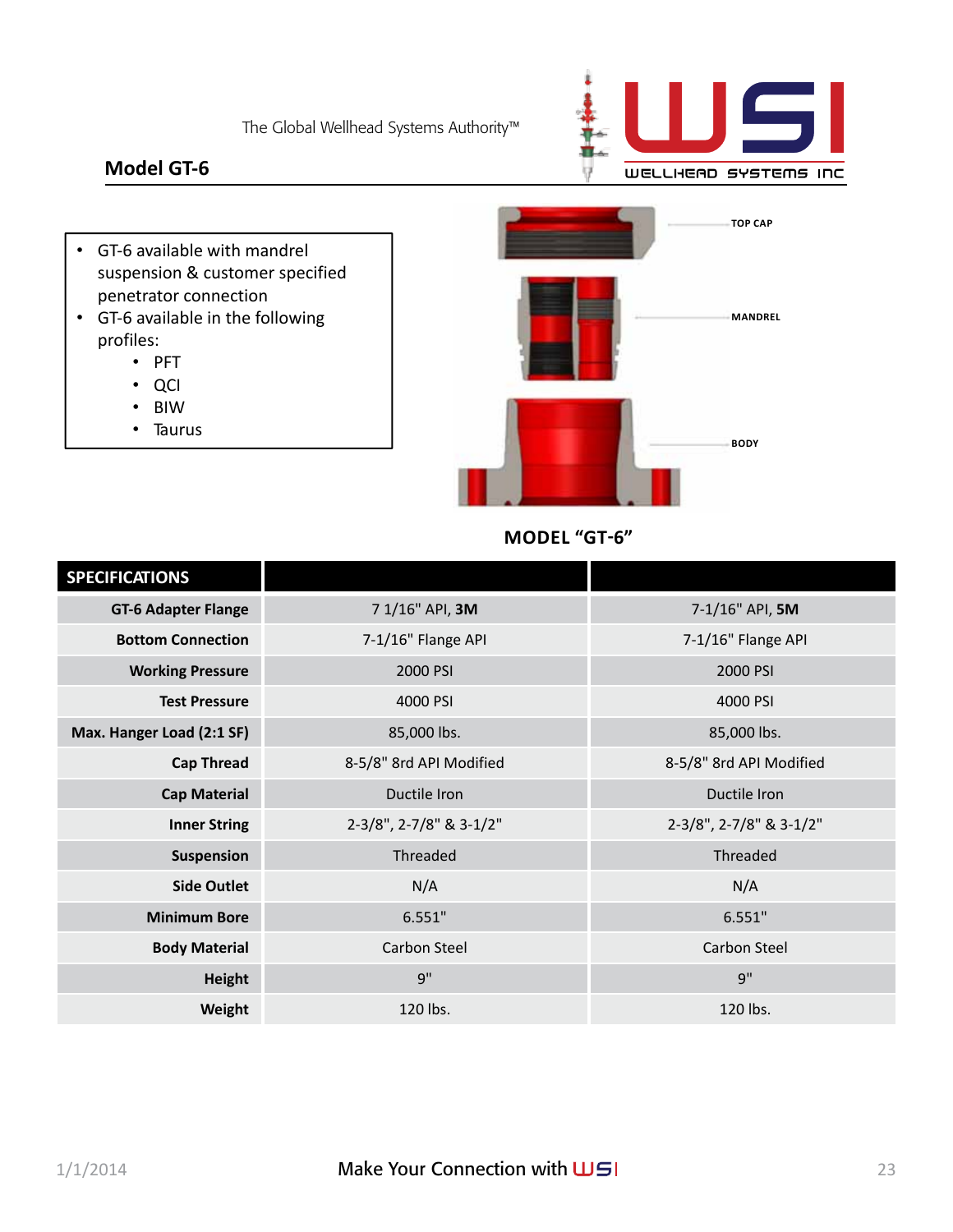

### **Model MSR**



**MODEL "MSR"** 

| <b>SPECIFICATIONS</b>    |                                        |                                        |
|--------------------------|----------------------------------------|----------------------------------------|
| <b>Bottom Thread</b>     | 7" O.D. 8rd                            | 8-5/8" O.D. 8rd                        |
| <b>Bottom Connection</b> | Male, Female                           | Male                                   |
| <b>Working Pressure</b>  | 1500 PSI (2000 PSI Avail upon request) | 1500 PSI (2000 PSI Avail upon request) |
| <b>Test Pressure</b>     | 3000 PSI                               | 3000 PSI                               |
| Max. Slip Load (2:1 SF)  | 90,000 lbs.                            | 90,000 lbs.                            |
| <b>Cap Thread</b>        | 8-5/8" API Mod**                       | 8-5/8" API Mod**                       |
| <b>Cap Material</b>      | Ductile Iron                           | Ductile Iron                           |
| <b>Inner String</b>      | $4-1/2$ ", 5-1/2"                      | $4-1/2$ ", 5-1/2"                      |
| Suspension               | Slip or Mandrel                        | Slip or Mandrel                        |
| <b>Side Outlet</b>       | 2"LP                                   | 2"LP                                   |
| <b>Minimum Bore</b>      | 6.551"                                 | 6.551"                                 |
| <b>Body Material</b>     | Ductile Iron                           | Ductile Iron                           |
| <b>Height</b>            | $13 - 3/4"$                            | $13 - 3/4"$                            |
| Weight                   | 117 lbs.                               | 119 lbs.                               |

\*\* Caution: WSI recommends using only API modified threaded WSI drilling flanges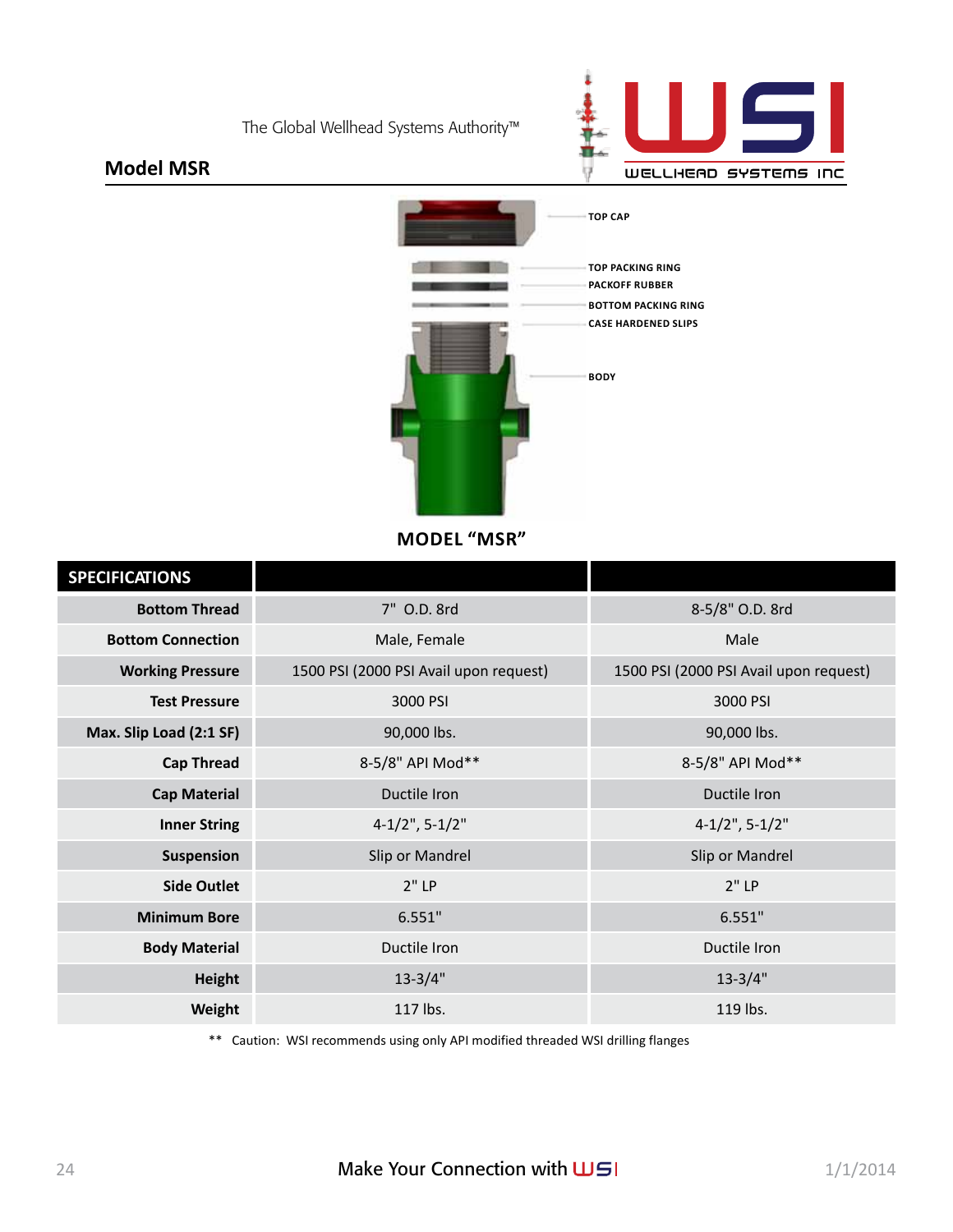

### **Model HW, HWS**

- Utilizes standard 4 in 1 stripper rubber
- Hinderlok™ slips are standard



**MODEL "HW"** 

| <b>SPECIFICATIONS</b>                                |                         |                         |                         |
|------------------------------------------------------|-------------------------|-------------------------|-------------------------|
| <b>Bottom Thread</b>                                 | 4-1/2" O.D. 8rd         | 5-1/2" O.D. 8rd         | 7" O.D. 8rd             |
| <b>Bottom Connection</b>                             | Male, Female            | Male, Female            | Female                  |
| <b>Working Pressure</b>                              | 2000 PSI                | 2000 PSI                | 2000 PSI                |
| <b>Test Pressure</b>                                 | 4000 PSI                | 4000 PSI                | 4000 PSI                |
| Max. Slip Load (2:1 SF)                              | 83,000 lbs.             | 83,000 lbs.             | 83,000 lbs.             |
| <b>Cap Thread</b>                                    | $8-1/4$ " 6-UN          | $8-1/4$ " 6-UN          | $8-1/4$ " 6-UN          |
| <b>Cap Material</b>                                  | Ductile Iron            | Ductile Iron            | Ductile Iron            |
| <b>Inner String &amp;</b><br><b>Stripper Rubbers</b> | 2-3/8" & 2-7/8"         | 2-3/8" & 2-7/8"         | 2-3/8" & 2-7/8"         |
| Suspension                                           | Slip or Mandrel         | Slip or Mandrel         | Slip or Mandrel         |
| <b>Side Outlet</b>                                   | $2"$ LP                 | 2"LP                    | 2"LP                    |
| <b>Minimum Bore</b>                                  | 4.090"                  | 5.012"                  | 6.551"                  |
| <b>Body Material</b>                                 | Ductile Iron            | Ductile Iron            | Ductile Iron            |
| <b>Height</b>                                        | 12-1/4" (HWS 18-3/4")   | 12-1/2" (HWS 19")       | 12" (HWS 18-1/2")       |
| Weight                                               | 130 lbs. (HWS 200 lbs.) | 120 lbs. (HWS 190 lbs.) | 118 lbs. (HWS 187 lbs.) |

Hinderlok™ is a trademark name of Larkin Products, LLC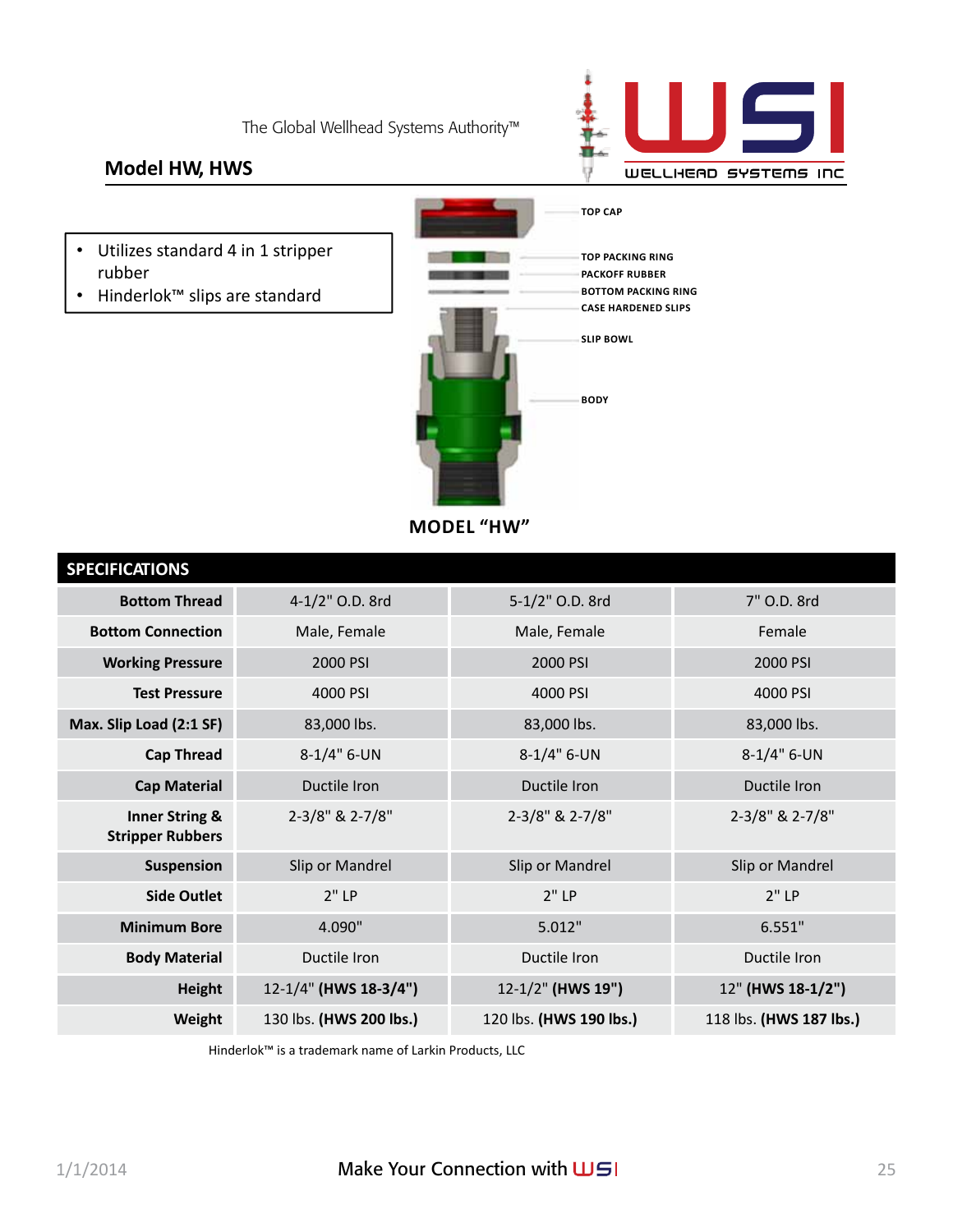

### **Model SW, SWS**



**MODEL "SW"** 

| <b>SPECIFICATIONS</b>                                |                        |                        |
|------------------------------------------------------|------------------------|------------------------|
| <b>Bottom Thread</b>                                 | 4-1/2" O.D. 8rd        | 5-1/2" O.D. 8rd        |
| <b>Bottom Connection</b>                             | Male, Female           | Male, Female           |
| <b>Working Pressure</b>                              | 1500 PSI               | 1500 PSI               |
| <b>Test Pressure</b>                                 | 3000 PSI               | 3000 PSI               |
| Max. Slip Load (2:1 SF)                              | 63,000 lbs.            | 63,000 lbs.            |
| <b>Cap Thread</b>                                    | 6-9/16" 6-UN           | 6-9/16" 6-UN           |
| <b>Cap Material</b>                                  | Ductile Iron           | Ductile Iron           |
| <b>Inner String &amp;</b><br><b>Stripper Rubbers</b> | 2-3/8" & 2-7/8"        | 2-3/8" & 2-7/8"        |
| Suspension                                           | Slip or Mandrel        | Slip or Mandrel        |
| <b>Side Outlet</b>                                   | 2"LP                   | 2"LP                   |
| <b>Minimum Bore</b>                                  | 4.090"                 | 5.012"                 |
| <b>Body Material</b>                                 | Ductile Iron           | Ductile Iron           |
| <b>Height</b>                                        | 10" (SWS 15")          | 9-1/4" (SWS 15")       |
| Weight                                               | 75 lbs. (SWS 100 lbs.) | 75 lbs. (SWS 100 lbs.) |

\* Other thread styles available upon request of special order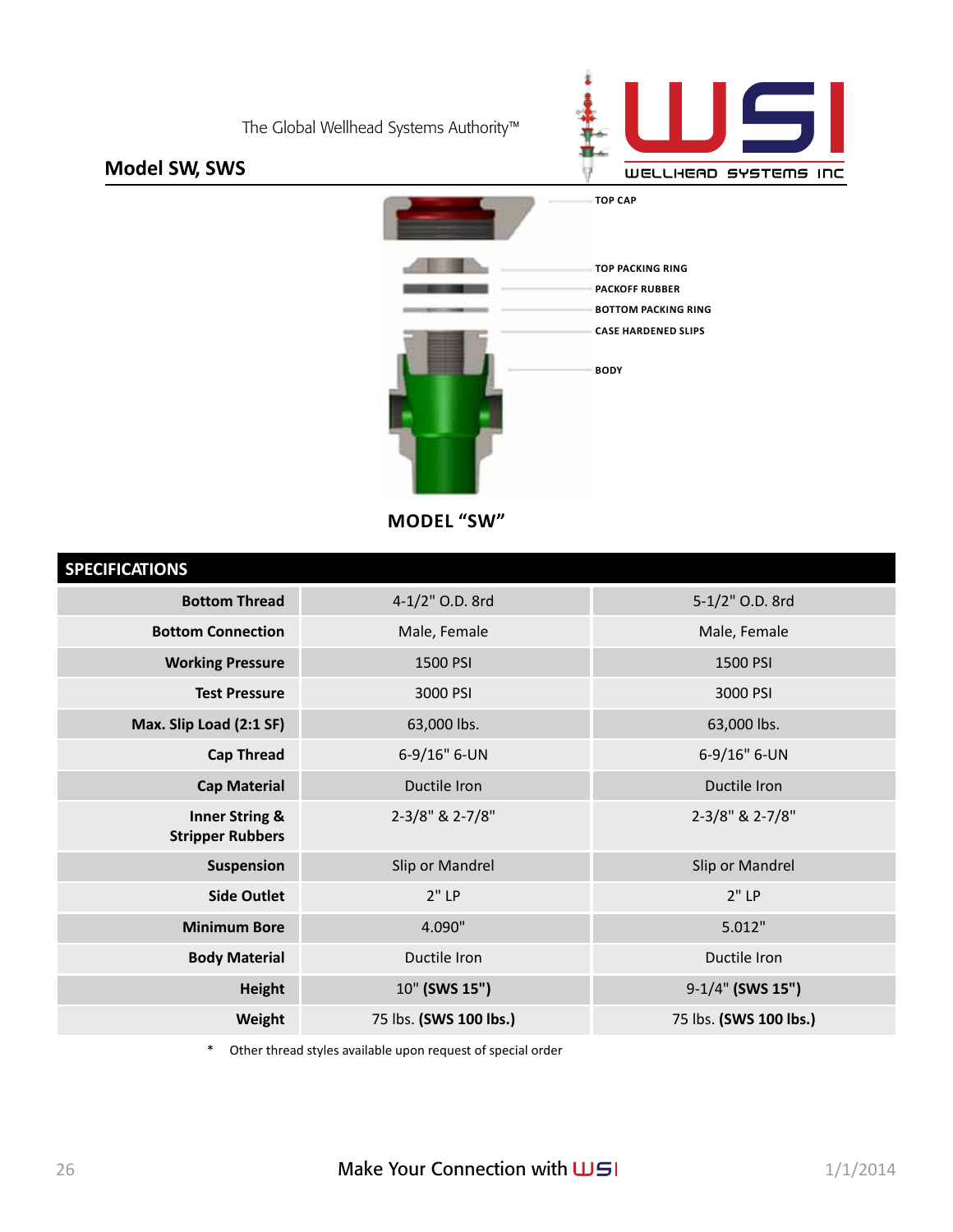

### **Model S, SS**



**MODEL "S"** 

| <b>SPECIFICATIONS</b>                                |                         |                           |
|------------------------------------------------------|-------------------------|---------------------------|
| <b>Bottom Thread</b>                                 | 4-1/2" O.D. 8rd         | 5-1/2" O.D. 8rd           |
| <b>Bottom Connection</b>                             | Male, Female            | Male                      |
| <b>Working Pressure</b>                              | 1500 PSI                | 1500 PSI                  |
| <b>Test Pressure</b>                                 | 3000 PSI                | 3000 PSI                  |
| Max. Slip Load (2:1 SF)                              | 45,000 lbs.             | 45,000 lbs.               |
| <b>Cap Thread</b>                                    | 5-1/2" O.D. 8rd         | 5-1/2" O.D. 8rd           |
| <b>Cap Material</b>                                  | Ductile Iron            | Ductile Iron              |
| <b>Inner String &amp;</b><br><b>Stripper Rubbers</b> | 1-1/2", 2-3/8" & 2-7/8" | 1-1/2", 2-3/8" & 2-7/8"   |
| Suspension                                           | Slip or Mandrel         | Slip or Mandrel           |
| <b>Side Outlet</b>                                   | 2"LP                    | 2"LP                      |
| <b>Minimum Bore</b>                                  | 4.090"                  | 4.090"                    |
| <b>Body Material</b>                                 | Ductile Iron            | Ductile Iron              |
| <b>Height</b>                                        | 9-5/8" (SS 14-1/4")     | $11 - 1/2$ " (SS 16-1/8") |
| Weight                                               | 48 lbs. (SS 70 lbs.)    | 48 lbs. (SS 70 lbs.)      |

**NOTE:** Spider cap also available

**IMPORTANT NOTE:** Midget Model "S" available upon request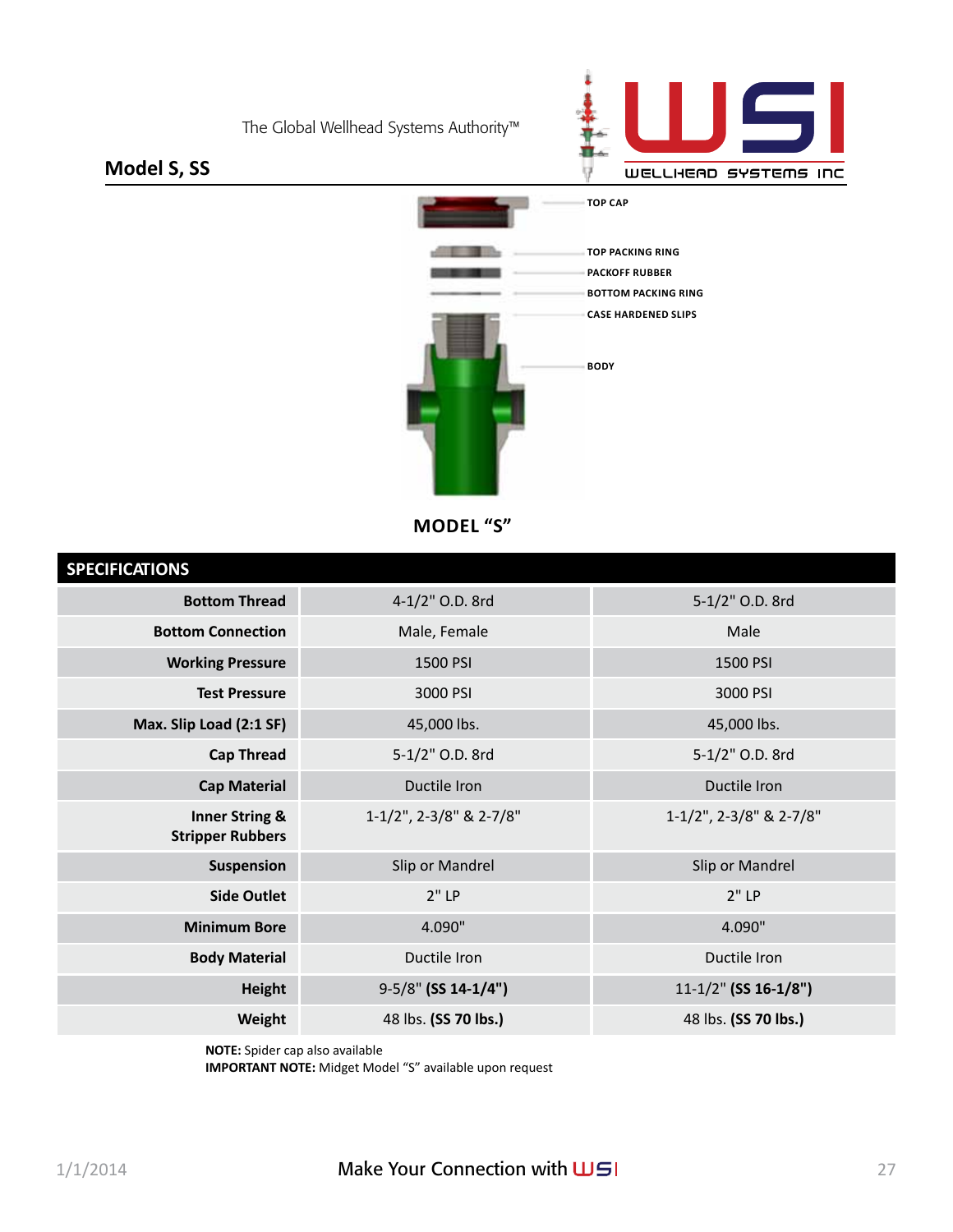

### **Tubing Head Adapters B-1, B-5 & B2-P**



**b-5 tubing head adapter**





**b-1 tubing head adapter b2-p tubing head adapter**

| <b>SPECIFICATIONS</b>     |                          |                          |                          |
|---------------------------|--------------------------|--------------------------|--------------------------|
| <b>Adapter Model</b>      | $B-1$                    | $B-5$                    | $B2-P$                   |
| <b>Bottom Connection</b>  | Flange                   | Flange                   | Flange                   |
| <b>Working Pressure</b>   | 2000 PSI thru 10,000 PSI | 2000 PSI thru 10,000 PSI | 2000 PSI thru 10,000 PSI |
| <b>Test Pressure</b>      | 10,000 PSI               | 10,000 PSI               | 10,000 PSI               |
| <b>Max. Load (2:1 SF)</b> | 120,000 lbs.             | 120,000 lbs.             | 120,000 lbs.             |
| <b>Tubing Sizes</b>       | 2-3/8" thru 4-1/2"       | 2-3/8" thru 4-1/2"       | 2-3/8" thru 4-1/2"       |
| Suspension                | Threaded                 | Threaded                 | Threaded                 |
| <b>Body Material</b>      | <b>Alloy Steel</b>       | Alloy Steel              | Alloy Steel              |
| Max. Height               | 10"                      | 10"                      | 10"                      |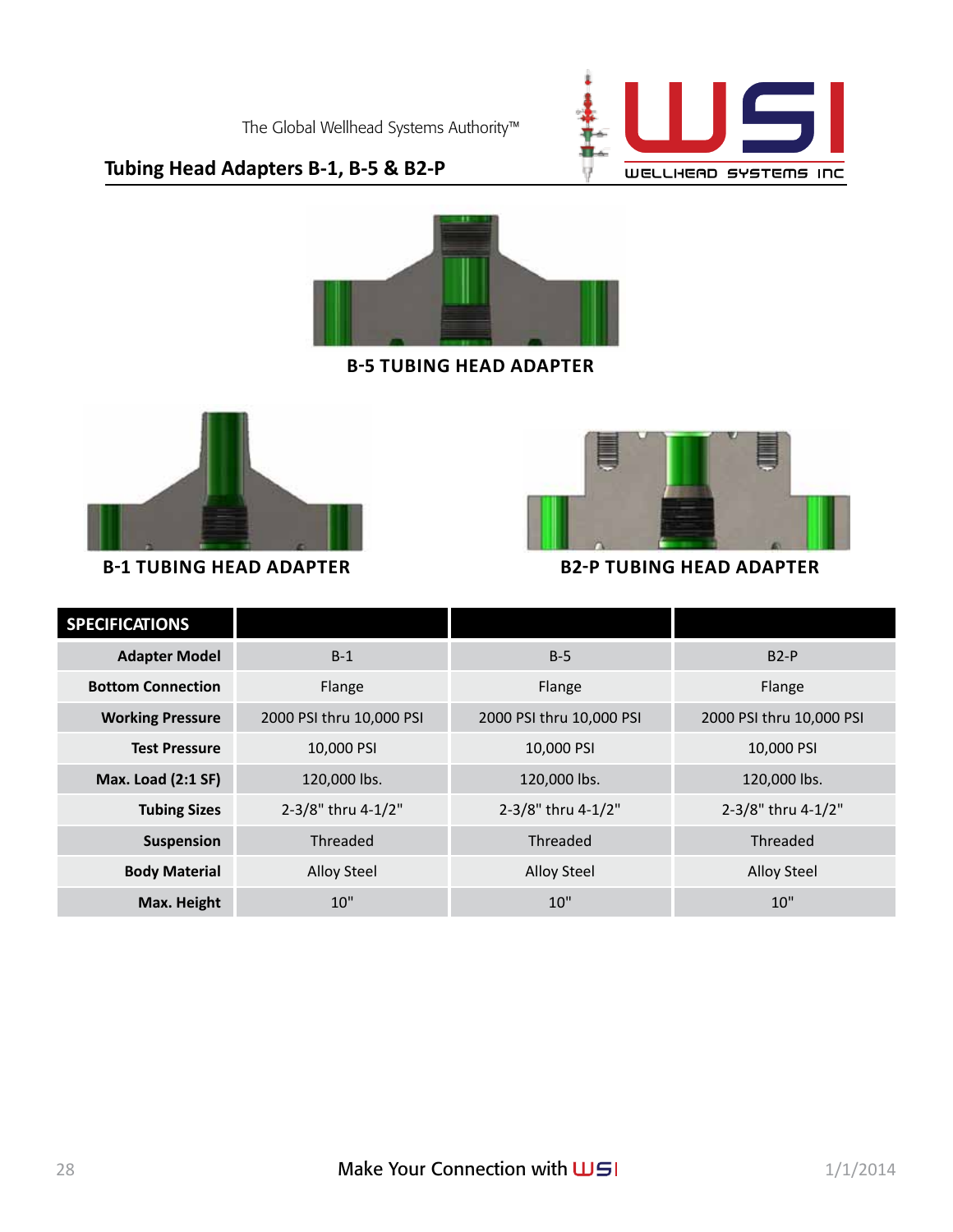

## **Drilling Flange**





#### **DRILLING FLANGE**

| <b>SPECIFICATIONS</b>             |
|-----------------------------------|
| 7-1/16" 3M W/ 7-5/8" 8RD THREADS  |
| 7-1/16" 3M W/ 8-1/4" UN THREADS   |
| 7-1/16" 3M W/ 8-5/8" 8RD THREADS  |
| 11" 3M W/ 8-5/8" 8RD THREADS      |
| 9" 3M W/ 10-3/4" 8RD THREADS      |
| 11" 3M W/ 10-3/4" 8RD THREADS     |
| 11" 3M W/ 11-3/4" 8RD THREADS     |
| 11" 3M W/ 12-3/4" 8RD THREADS     |
| 13-5/8" 3M W/ 16" 8RD THREADS     |
| 13-5/8" 3M W/ 10-3/4" 8RD THREADS |
|                                   |
|                                   |
|                                   |
|                                   |

**IMPORTANT NOTE:** Double Drilled and 5M available upon request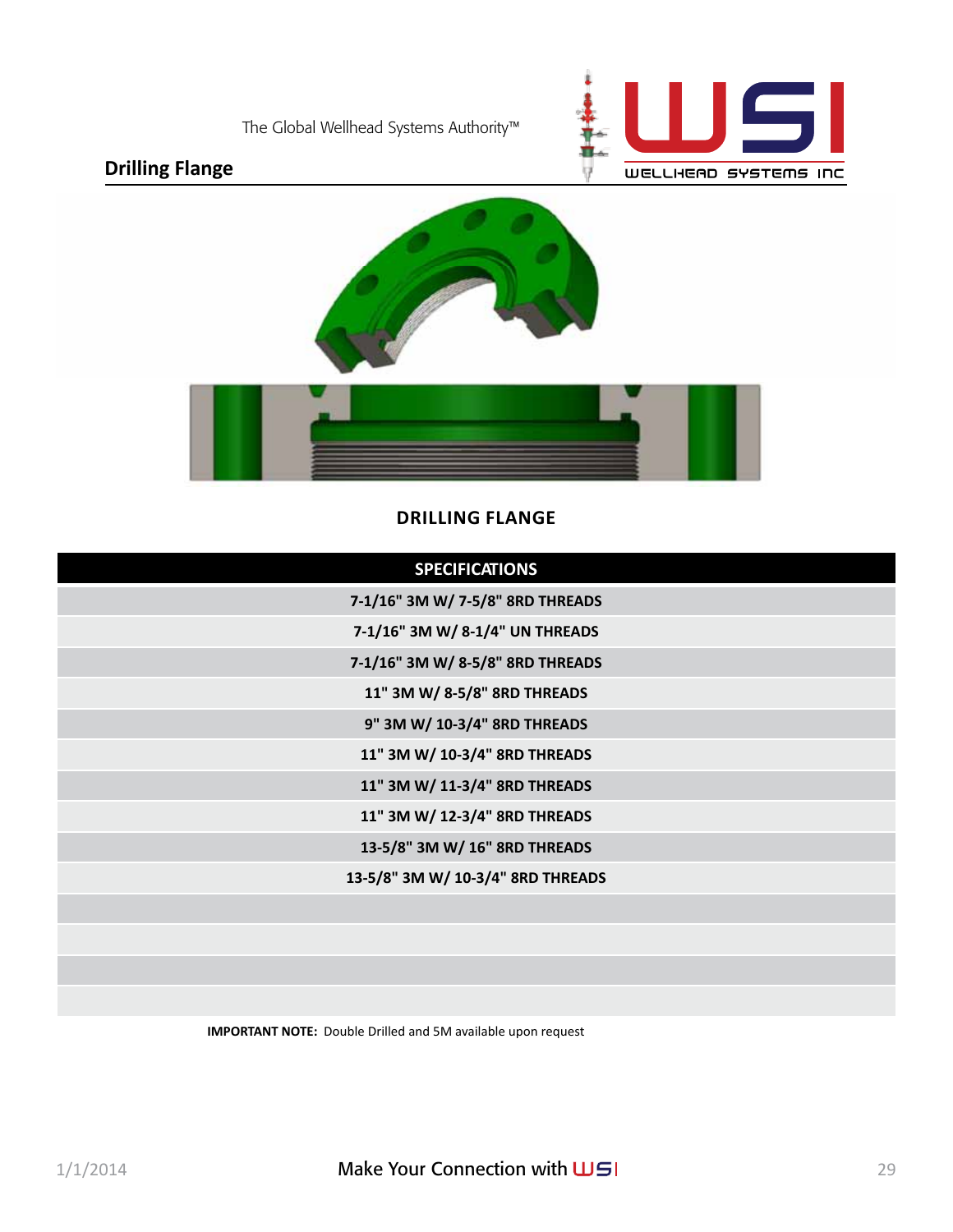

#### **13-3/8" SLIP BY SLIP**

**13-3/8" 8RD SLIP BY THREAD COUPLING**

**11-3/4" SLIP BY SLIP**

**11-3/4" 8RD SLIP BY THREAD COUPLING**

**10-3/4" SLIP BY SLIP**

**10-3/4" 8RD SLIP BY THREAD COUPLING**

**9-5/8" SLIP BY SLIP**

**9-5/8" 8RD SLIP BY THREAD COUPLING**

**8-5/8" SLIP BY SLIP**

**8-5/8" 8RD SLIP BY THREAD COUPLING**

**7" SLIP BY SLIP**

**7" 8RD SLIP BY THREAD COUPLING**





**4-1/2" 8RD SLIP BY THREAD COUPLING 4-1/2" SLIP BY SLIP**







**BELLED NIPPLE**

## **Belled Nipple & Slip Joint Coupling**

**BELLED NIPPLE SPECIFICATIONS**

**3" SOW X 4-1/2" 8RD PIN**

**4" SOW X 4-1/2" 8RD PIN 4-1/2" SOW X 4-1/2" 8RD PIN**

**4-1/2" SOW X 5-1/2" 8RD PIN 5-1/2" SOW X 5-1/2" 8RD PIN 7" SOW X 7" 8RD PIN**

**7-5/8" SOW X 7-5/8" 8RD PIN 8-5/8" SOW X 8-5/8" 8RD PIN**

**9-5/8" SOW X 9-5/8" 8RD PIN 10-3/4" SOW X 10-3/4" 8RD PIN 4" 8RD X 4-1/2" 8RD BUSHING**



**4-1/2" 8RD X 5-1/2" 8RD BUSHING SLIP JOINT COUPLING SPECIFICATIONS**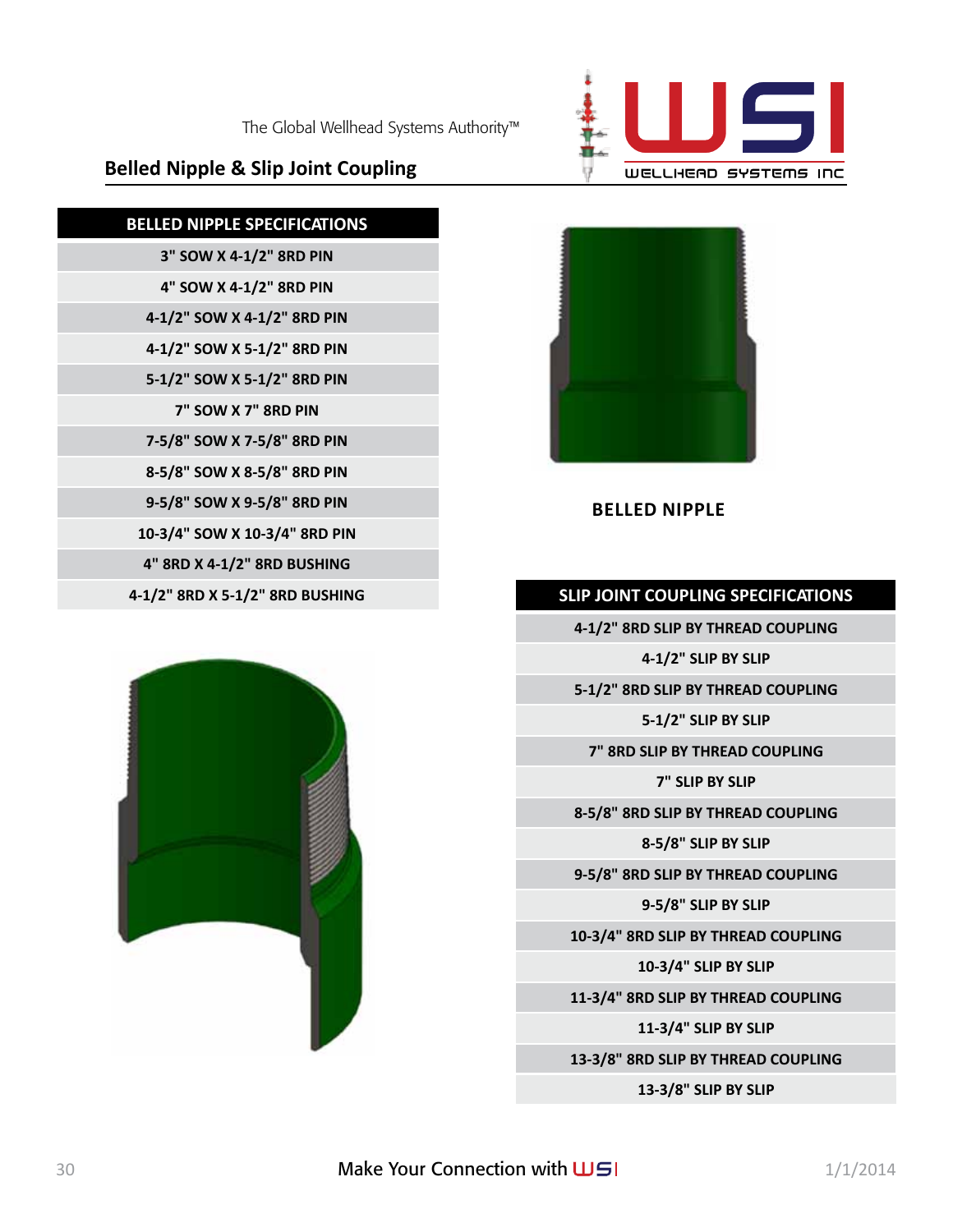DEFINITIONS: For purposes of this document, the following terms shall have the<br>meaning stated as follows: (A) "WSI": WSI Holdings d/b/a Wellhead Systems, Inc.,<br>its subsidiaries, divisions and other affiliates. (B) "WSI Gro divisions and other affiliates and their respective officers, directors, employees and agents, individually and collectively. (C) "Equipment": All equipment, tools, products, materials and supplies and/or merchandise rented or sold by WSI and/or provided in connection with services performed by WSI. (D) "Services": All services furnished by WSI, including services of employees and equipment, tools, trucks and/ or other merchandise necessary to perform any such employee's job. (E) "Customer":<br>Party ordering and/or on whose behalf Equipment and/or Services are ordered and/<br>or received from or furnished, rented or sold by WSI. (F) losses, claims, fines, penalties, demands, causes of action, proceedings, damages and penalties, including attorney's fees and court costs and expenses.

**TERMS AND CONDITIONS**: Equipment ordered by Customer shall be sold by WSI only on the following terms and conditions of sale ("Sales Terms"). Equipment and Services furnished to Customer by WSI shall be furnished only on the following terms and conditions of Service ("Service Terms"). The Sales Terms and Service Terms shall be referred to herein, individually and collectively, as the "Terms and Conditions". The following provisions are included in each of the applicable Terms and Conditions:

(A) **General**: These Terms and Conditions constitute the entire contract (the "Contract") between the parties and may not be amended except in writing by WSI's authorized representative. Each shipment received by, and Services furnished to, Customer will be only on these Terms and Conditions, notwithstanding different or additional terms and conditions contained on any of Customer's forms, which are hereby objected to and which will not be binding on WSI. The failure of either party to enforce any provision hereof will not constitute a waiver or preclude subsequent enforcement thereof. No<br>partial invalidity of this agreement will affect the remainder. The laws of the State of<br>Texas shall govern the validity, construction, int and Conditions, excluding any choice of law rules which would otherwise require the<br>application of laws of any other jurisdiction, and specifically including any applicable<br>laws governing sanctions or the control of export that cannot be resolved by negotiation between Customer and WSI shall be settled by binding arbitration conducted in accordance with the Commercial Arbitration Rules of the American Arbitration Association, as amended by this Contract. The arbitration<br>shall take place in Houston, Texas, USA. The parties agree that this provision, the<br>arbitrator's authority to grant relief, and all post-ar Commercial Disputes. The arbitrator shall have no power or authority to make awards<br>or issue orders of any kind except as expressly permitted by this document and the<br>substantive law referenced above, and in no event shall to make any award that provides for punitive or exemplary damages or attorneys' fees. (B) **Credit**: Any agreement between WSI and Customer is subject to Customer establishing and maintaining credit satisfactory to WSI. WSI reserves the right to<br>approve or reject the credit of any Customer and to establish credit terms for each<br>Customer. WSI can terminate this Contract or modify cre delivery of Equipment or furnishing of Equipment or Service personnel without liability if WSI's assessment of Customer's financial condition changes. WSI reserves the right, prior to making any shipment of Equipment or furnishing of Equipment or Service<br>personnel, to require that Customer furnish security for performance of Customer's<br>obligations. Standard payment terms are net 30 days, except herein. All payments, unless otherwise specified, shall be made in U.S. Dollars to the address specified on the invoice without any deductions or setoffs. All currency exchange rate changes, duties, taxes, etc., not specifically included on the face of the<br>quotation and/or invoice shall be paid by Customer. If reedit terms are not met, in<br>addition to its other legal rights, WSI may (i) d shipments of Equipment or Service personnel and (ii) charge Customer interest at the<br>maximum rate permitted by applicable law on the unpaid balance due. Customer will<br>pay all of WSI's costs, including attorney's fees and c

(C) **NO CONSEQUENTIAL DAMAGES**: WSI WILL NOT BE RESPONSIBLE FOR INCIDENTAL OR CONSEQUENTIAL DAMAGES OF ANY KIND, WHICH SHALL INCLUDE BUT NOT BE LIMITED TO, LOSS OF REVENUE, PROFITS OR ANTICIPATED PROFITS, LOSS OF BUSINESS OPPORTUNITY, LOSS OF PRODUCTION, DAMAGES FOR FAILURE TO MEET DEADLINES, LOSS OF USE, RIG TIME EXPENSES, WELL CONTROL EXPENSES, SUBSURFACE DAMAGE, LOSS OF HOLE, RE-DRILLING EXPENSES, RESERVOIR OR FORMATION DAMAGE, POLLUTION DAMAGE AND/OR WRECK OR DEBRIS REMOVAL EXPENSE ("CONSEQUENTIAL DAMAGES").

(D) **Force Majeure**: WSI will not be liable for any damages, including special and Consequential Damages, caused by events of force majeure or any other occurrences<br>beyond WSI's reasonable control. In the event of any such occurrence, the time for<br>performance will be extended automatically for such reaso

(E) **DISCLAIMER OF WARRANTIES/SERVICES AND TECHNICAL**<br>I**NFORMATION**: ANY ASSISTANCE IN EQUIPMENT INSTALLATION OR<br>TECHNICAL OR ENGINEERING INFORMATION CONCERNING EQUIPMENT OR SERVICES PROVIDED BY WSI WILL BE ADVISORY ONLY, AT CUSTOMER'S SOLE COST AND ON AN "AS IS" BASIS. NO WARRANTY IS GIVEN WITH RESPECT TO SUCH SERVICES OR INFORMATION AND WSI WILL NOT BE LIABLE FOR ANY CLAIMS ARISING FROM ITS FURNISHING OR CUSTOMER'S USE OF SUCH ASSISTANCE OR INFORMATION.

(F) **Availability**: Customer agrees that, although a price is listed in any Price List, the Equipment listed may or may not be available in all and/or any of WSI's locations.

(G) **Insurance**: The parties agree that the indemnities provided by Customer herein shall be supported either by available insurance or be voluntarily self-insured, in whole or part. Customer will, at its expense, maintain a policy of insurance with limits of at least US \$500,000 insuring Customer's obligations herein, which policies shall be<br>primary and name WSI as additional insured. Customer shall provide WSI with a<br>current certificate of insurance as evidence of such insura

(H) **Taxes**: All prices and day rates quoted are net of customs fees, duties, and all<br>taxes (including, sales, use, excise or similar taxes and foreign withholding taxes) and<br>Customer shall be responsible for all such amou

(I) **Acceptance**: Customer acknowledges and represents that it has reviewed these terms, conditions and the prices in the applicable Price List, including any additional terms and conditions concerning specific Equipment and/or Services where applicable and Customer shall keep itself apprised of all revisions, changes and/or amendments thereto.

(J) **Assignment**: Customer may not assign any rights or obligations hereunder, without WSI's written consent.

(K) **Amendment of Indemnities to Conform to Law**: The indemnities provided by Customer herein shall be limited to the extent necessary for compliance with the laws of the applicable jurisdiction, and to the extent any laws are at variance with the indemnities provided herein, such indemnities shall be deemed to be amended so as to comply with such laws.

(L) **Termination/Survival**: No termination shall relieve Customer of any liability incurred hereunder and the obligations of Customer hereunder shall continue and survive such termination, including all indemnities contained herein which are made expressly for the benefit of WSI Group.

(M) **Acceptance of Terms and Conditions by Customer**: (i) In the event of a conflict between these Terms and Conditions and the provisions of any of Customer's printed or other prepared form of purchase orders, work or service orders, job or delivery tickets, or other similar forms, the provisions of these Terms and Conditions shall govern and control. (ii) Customer agrees to the Terms and Conditions contained herein, unless control. (ii) Customer agrees to the 1erms and Conditions contained herein, unless<br>Customer specifically objects to WSI in writing, to those specific Ferms and Conditions<br>which are not acceptable, (a) no later than 7 days dispatches Equipment or Service personnel to Customer, whichever is earlier. Any flict between these Terms and Conditions and the provisions of any of Customer's work or service orders, job or delivery tickets, or any other similar forms, shall not constitute an objection in writing by Customer. These Terms and Conditions shall not be altered, changed or modified, except as specifi of WSI.

(N) **Existing Agreements**: In the event that Customer and the applicable WSI entity supplying the goods and services have entered into a current Master Service Agreement (MSA) the terms and conditions of the MSA shall control.

(O) **Registrations**: Customer hereby authorizes WSI to sign on Customer's behalf any financing statements, financing change statements or similar documents necessary to reby waives its right to receive copies of any such statements or documents.

(P) **Confidentiality**: Customer shall strictly maintain the confidentiality of all confidential information concerning WSI, Equipment or Services, which is acquired by or disclosed to Customer. Customer shall not acquire any title, interest or rights in such confidential information pursuant to this Contract.

#### **SALES TERMS**

1. **LIMITED WARRANTY/DISCLAIMER**: (A) Provided that Customer subjects Equipment only to operating conditions specified by Customer when the order is<br>placed, if any, and operates it in accordance with WSI's written operating instructions,<br>if any, WSI warrants Equipment sold pursuant hereto to and workmanship for a period of 1 year after the date Equipment is delivered. The above warranty does not apply to: (i) used Equipment or Equipment that has been repaired or worked over; (ii) Equipment that has been modified or subjected to improper handling, storage, installation, operation or maintenance by Customer, including use of unauthorized replacement parts; (iii) component parts not manufactured by WSI, whether purchased by WSI or furmshed by Customer, such parts being subject to any approach weak wear and ear; (v) design on those jobs where WSI prepared drawings, lists or bills of materal from designs furnished by others ANY BREACH OF WSI'S WARRANTY. THIS LIMITED EXPRESS WARRANTY, AND THE STATED REMEDIES FOR BREACH THEREOF, SHALL BE IN LIEU OF ANY AND ALL OTHER WARRANTIES, EXPRESS OR IMPLIED, INCLUDING WITHOUT LIMITATION, WARRANTIES FOR MERCHANTABILITY OR FITNESS FOR ANY PARTICULAR PURPOSE, AND IN LIEU OF LIABILITY FOR WSI'S NEGLIGENCE OR FAULT. WSI WILL NOT BE RESPONSIBLE FOR INCIDENTAL OR CONSEQUENTIAL DAMAGES OF ANY KIND. (D) Notice of defective products or services must be given in writing to WSI by the Customer.<br>Customer or user of the products must keep the products in unaltered condition for<br>examination by WSI representative. All warranty claims m days after discovery, or after such claims should have been discovered, or else be barred from any remedy.

Notwithstanding the preceding, used parts and assemblies – unless rebuilt by WSI and specifically stated otherwise on the quotation or invoice, will carry no warranty. Warranties will not apply and be void if the product or Service has been subjected to or suffered misuse, negligence, abuse, neglect, accident, or has not been installed or operated or repaired in accordance with applicable published instructions or has been installed in or operated under more severe conditions than those specified for the particular product or Service or has been altered so as to affect its ability or reliability (except where such alteration has been accomplished with the prior written consent of WSI). Products sold by WSI, but manufactured by another company, will carry only the warranty of the manufacturer, and Customer will rely solely on that warranty. The liability of WSI for any loss or damage resulting to Customer or user or any third party from any defect in any product or Service will not, in any case, exceed the selling price<br>which WSI received from Customer for that product or Service. WSI does not warrant<br>that any of the products sold by it, if used or s or used in the practice of methods or processes, will not, by virtue of such combination or use, infringe patents of others and WSI shall not be liable for any patent infringement arising from, or by reason of, any use or sale of any materials, Equipment or products<br>not of WSI's manufacture or for the use or sale of any materials, Equipment or products<br>or other goods specially made, in whole or in p

2. **Return Policy**: Products purchased from WSI may be returned for credit provided the returned item is unused, in new condition, and considered by WSI to be a normally stocked item and WSI gives its written consent to such return at WSI's sole discretion. A minimum restocking fee of 20% of list price plus freight will be charged for inspection and testing on all products returned for credit. No products or other material will be accepted for credit after ninety (90) days from date of purchase.

3. **Cancellation or Changes**: There shall be no cancellations without WSI's written consent at WSI's sole discretion. Any cancellation at Customer's request may result in a cancellation charge equal to (a) if standard Equipment, 20% of, and (b) if nonstandard or special Equipment, 100% of, the full Contract price for Equipment billable by WSI to Customer, before any discount. Purchase orders once placed and accepted can be changed only with WSI's written consent. WSI reserves the right to make substitutions

or design and construction modifications to Equipment or Services provided these changes do not affect the performance of those Equipment or Servic

4. Prices: (A) Prices for standard Equipment will be the sales price shown on WSI's<br>current product sales price list (the "Price List"). Prices are subject to change at any<br>time without notice. (B) Requests for quotations date of the quotation. Unless otherwise noted on the quotation, validity of the quotation may be extended at the sole option of WSI. (C) Prices are EX WORKS yount of manufacture or one of WSI's stocking point, depending on Equipment, at Customer's risk, and pay for all crating, handling and shipping costs<br>If Customer requests WSI to arrange for shipment or does not furnish WSI with<br>shipping instructions prior to the time Equipment is ready f the parties. (E) Prices are based on WSI's standard procedures and specifications for manufacturing and testing Equipment. Cost of additional labor, materials or outside service for modification of such procedures or specifications requested by Customer<br>will be charged to Customer at WSI's total cost, plus 15%, including direct and indirect<br>cost, such as engineering, labor, overhead and sh *installation* 

5. **DISCLAIMER**: WSI will use reasonable efforts to have Equipment ready for shipment by the date agreed to by WSI, subject to receipt by WSI of all necessary Customer information, including approval of drawings. HOWEVER, WSI ASSUMES<br>NO LIABILITY FOR DAMAGES INCURRED AS A RESULT OF ITS LATE<br>DELIVERY OF EQUIPMENT, REGARDLESS OF CAUSE.

6. **Delivery, Title and Risk of Loss**: (A) Delivery, title and risk of loss will pass to Customer upon the date WSI notifies Customer the Equipment is ready for delivery to<br>Customer or Customer's agent or carrier. EX WORKS WSI's Plant (i.e. location from<br>which Equipment is shipped.) Customer shall be responsib time of delivery or if Customer requests that WSI store the Equipment until further<br>instruction, WSI shall act as a bailee of such Equipment and may charge Customer<br>WSI's customary storage rates. During any such bailment, all-risk property insurance on Equipment, at its replacement value, and WSI will not<br>be liable for deterioration of Equipment resulting from atmospheric conditions, acts of<br>God, or other events not within WSI's reasonable

7. **CUSTOMER'S INDEMNITY OF WSI GROUP**: IF WSI MANUFACTURES OR MODIFIES EQUIPMENT IN ACCORDANCE WITH CUSTOMER'S PLANS OR SPECIFICATIONS, CUSTOMER WILL DEFEND, INDEMNIFY, RELEASE AND HOLD WSI GROUP HARMLESS FROM AND AGAINST ALL CLAIMS BY<br>CUSTOMER, OR ANY OTHER PERSON OR ENTITY, AGAINST WSI GROUP<br>OF EVERY KIND OR CHARACTER WHATSOEVER, INCLUDING BUT NOT LIMITED TO THOSE CLAIMS ARISING IN CONNECTION WITH BODILY INJURY, DEATH OR DAMAGE TO PROPERTY ARISING OUT OF, DIRECTLY OR INDIRECTLY, OR IN ANY MANNER CONNECTED WITH SUCH EQUIPMENT, INCLUDING ALL CLAIMS RESULTING, EITHER IN WHOLE OR IN PART, FROM WSI GROUP'S ALLEGED BREACH OR BREACH OF IMPLIED OR EXPRESSED<br>WARRANTY (EXCEPT AS SPECIFICALLY PROVIDED HEREIN), OR OF THE<br>DOCTRINE OF STRICT LIABILITY IN TORT OF WSI GROUP OR ANY OTHER PERSON OR LEGAL ENITY FOR WHICH WS GROUP IN LAW WOULD<br>OTHERWISE BE HELD LIABLE , IRRESPECTIVE OF WHETHER WSI GROUP<br>MAY BE ALLEGED OR PROVEN TO HAVE BEEN NEGLIGENT, (INCLUDING<br>BUT NOT LIMITED TO ACTIVE, PASSIVE, SOLE, JOINT WAKKANTY) ANY SUCH-CLAIMS, WHETHER SUCH CLAIMS ARE BASED<br>ON THEORIES OF CONTRACT LAW, TORT LAW, OR OTHERWISE, DIRECT<br>OR INDIRECT, INCLUDING SPECIAL AND-CONSEQUENTIAL DAMAGES<br>FOR BODILY INJURY, DEATH OR PROPERTY DAMAGE OR D OR ECONOMIC LOSS (INCLUDING, BUT NOT LIMITED TO SUBSURFACE PROPERTY OR PROPERTY RIGHTS), OR ON ACCOUNT OF INFRINGEMENT OF ANY PATENT, DESIGN, COPYRIGHT, OR TRADE NAME OR MARK.

8. **Design and Construction Modification**: WSI may modify the design and method of construction of any Equipment without notice and without incurring any obligation to furnish or install such modification on Equipment previously or subsequently sold.

9. **Compliance with Laws**: Compliance with safety and health laws and regulations relating to the use of any Equipment or products is the sole responsibility of Customer, WSI makes no representations with respect thereto.

10. **Quotations**. Unless otherwise agreed in writing by WSI, quotations furnished by WSI are not intended as and shall not be construed as constituting an offer to Customer, and any quotation of WSI is subject to, and shall not become binding upon WSI until (i) actual receipt by WSI of Customer's written order based on all the Terms and Conditions stated herein, without qualification, within 30 days after the date hereof, and (ii) WSI's written acceptance of such order.

11. **International Sales**. Unless otherwise specified in writing signed by WSI, Equipment sold from a WSI location in the USA for shipment to another country shall in addition to these Terms and Conditions, be governed by the following: (a) all prices<br>and terms of sale are FCA (Incoterms 2000) WSI's factory from which shipment is<br>made; (b) all orders hereunder are subject to WSI's ab and other necessary papers within a reasonable period; (c) Customer will furnish all Consular and Custom declarations and will accept and bear all responsibility for penalties resulting from errors or omissions thereon; (d) Customer shall not export or<br>re-export the Equipment or any goods or items which incorporate the Equipment if<br>the export or reexport would violate the export or imp or any other applicable jurisdiction; (e) WSI reserves the right to require Customer to<br>provide an irrevocable Letter of Credit with a bank in terms acceptable to WSI or an<br>advance payment deposited into a WSI nominated ac